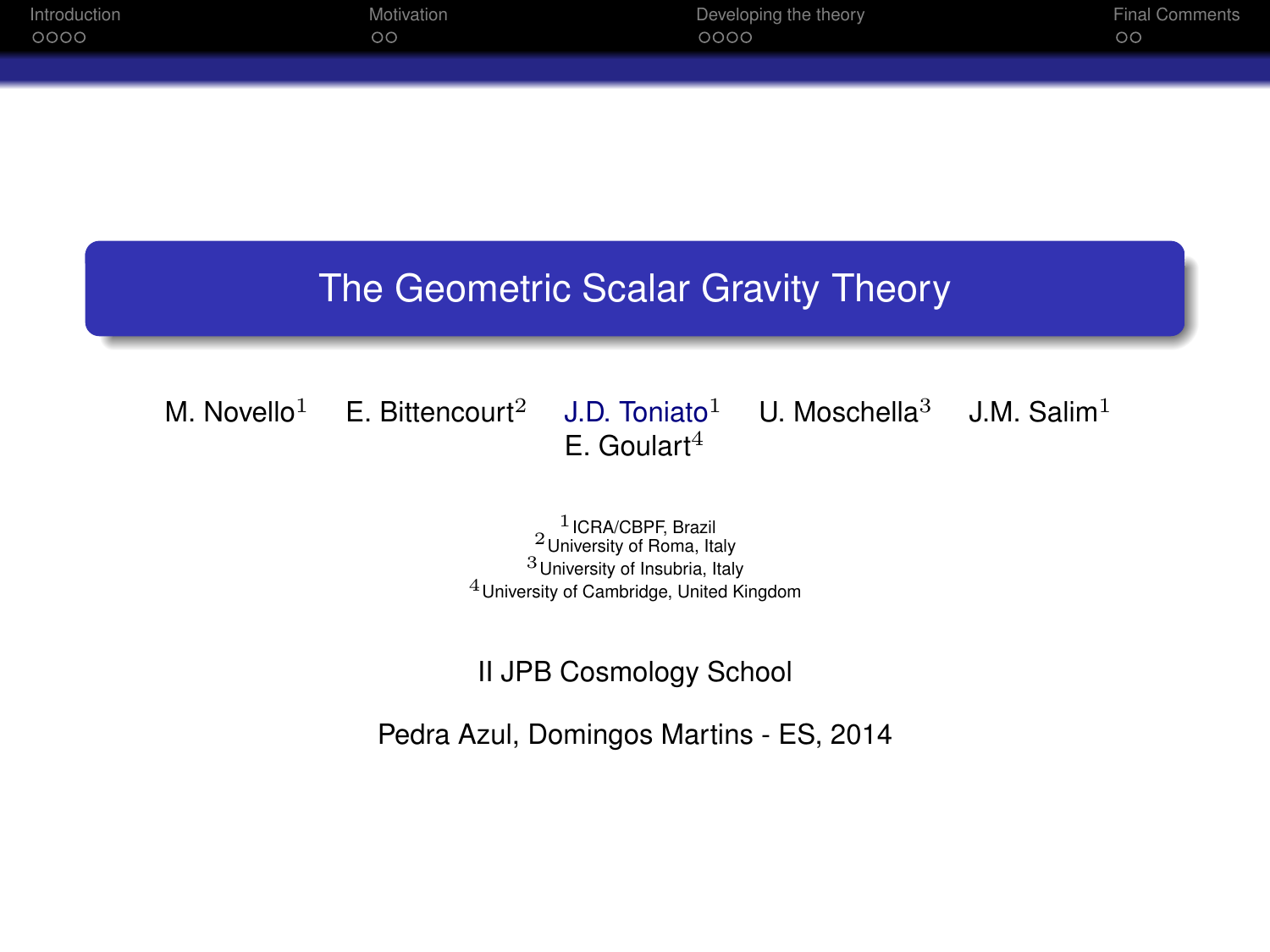| Introduction | Motivation | Developing the theory | <b>Final Comments</b> |
|--------------|------------|-----------------------|-----------------------|
| 0000         | οo         | 0000                  | $\circ$               |
| ____         |            |                       |                       |

#### **Outline**



## **1** [Introduction](#page-2-0)

- [Relevant scalars theories](#page-2-0)
- **[GSG's basics properties](#page-15-0)**

# <sup>2</sup> [Motivation](#page-20-0)



# <sup>4</sup> [Final Comments](#page-46-0)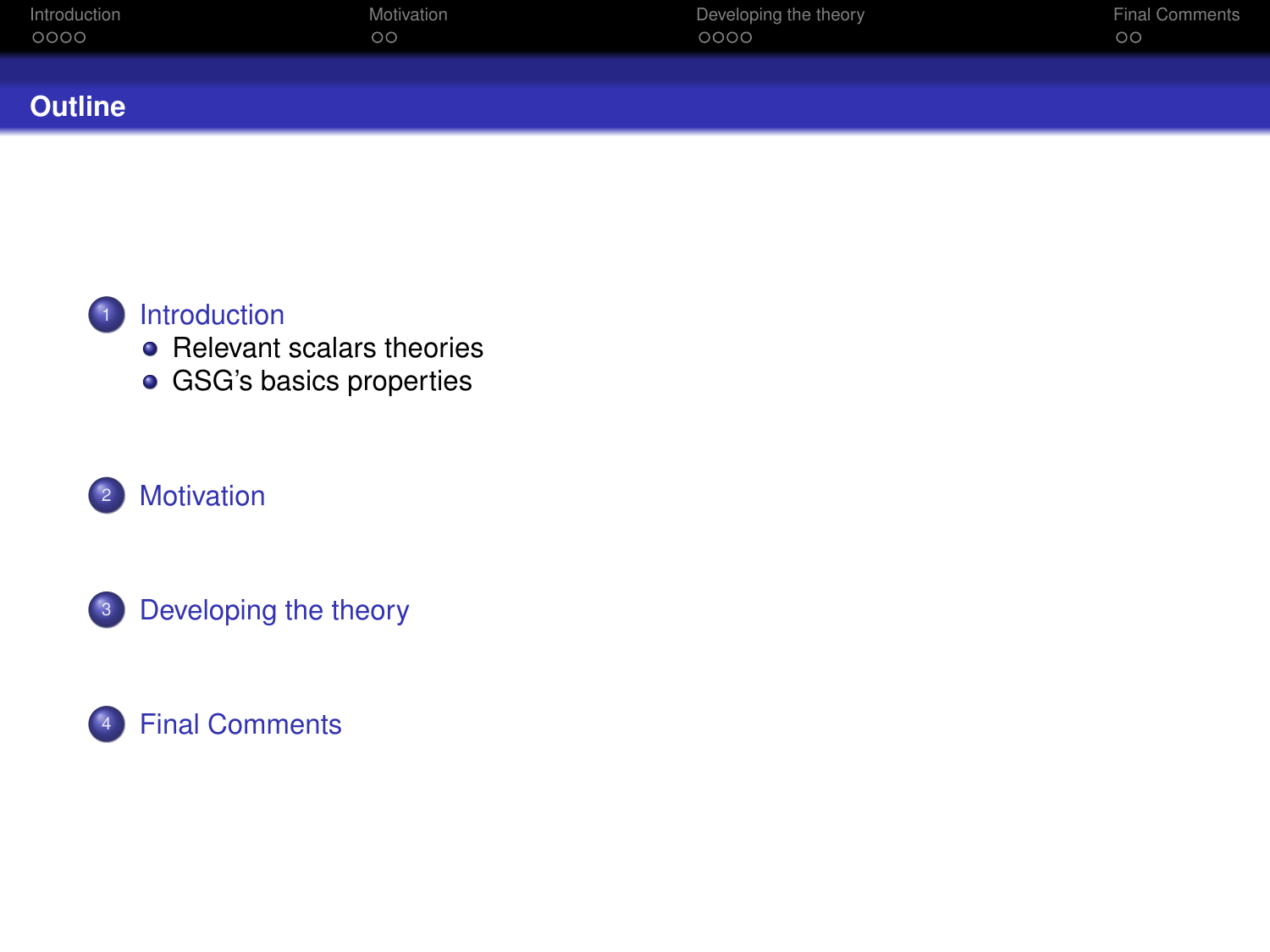<span id="page-2-0"></span>

| Introduction              | Motivation | Developing the theory | <b>Final Comments</b> |
|---------------------------|------------|-----------------------|-----------------------|
| $\bullet$ 000             | $\circ$    | 0000                  | $\circ$               |
| Relevant scalars theories |            |                       |                       |
| Nordström theory          |            |                       |                       |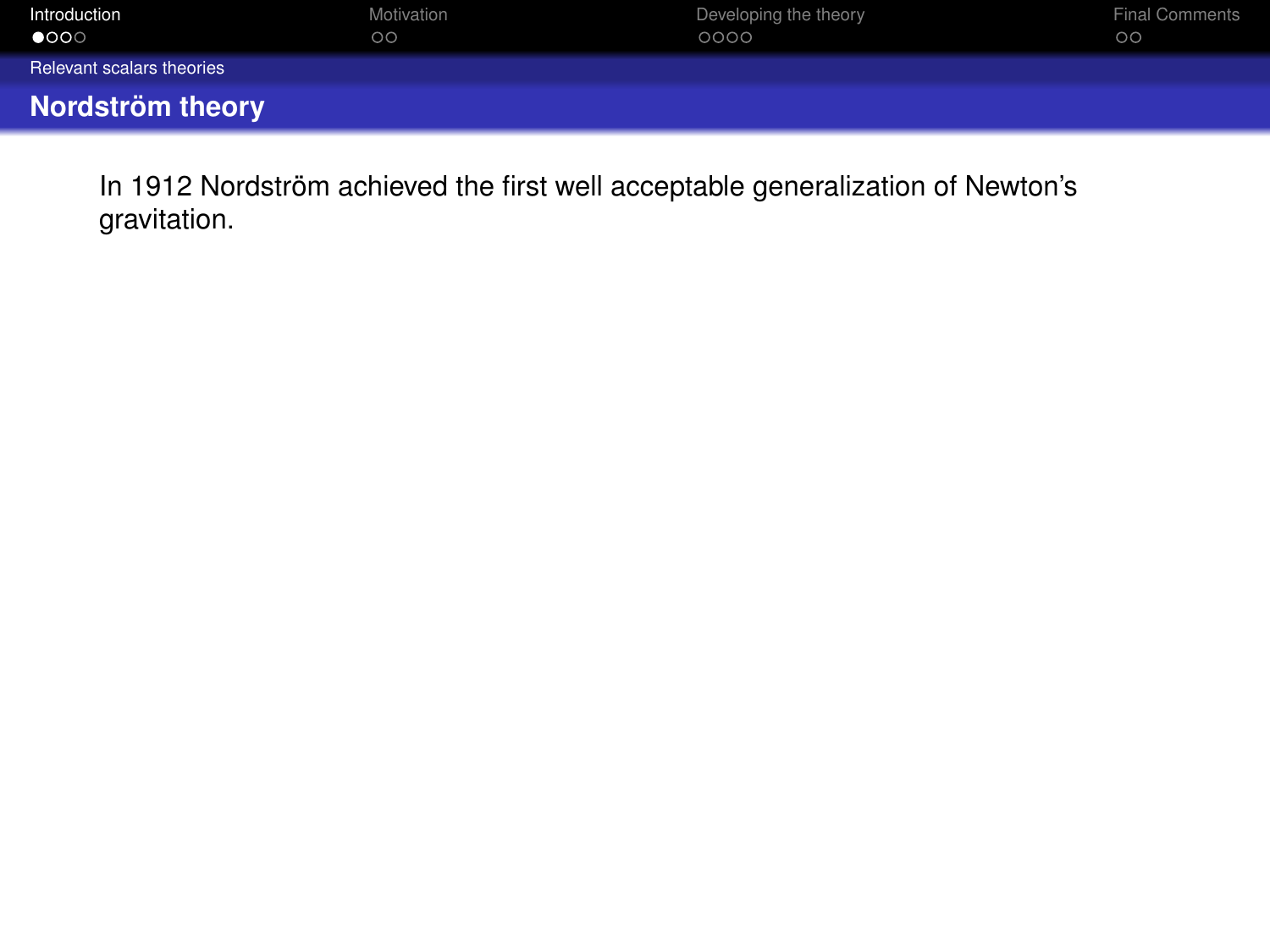<span id="page-3-0"></span>

| Introduction<br>$\bullet$ 000 | Motivation<br>$\circ$ | Developing the theory<br>0000 | <b>Final Comments</b><br>$\circ$ |
|-------------------------------|-----------------------|-------------------------------|----------------------------------|
| Relevant scalars theories     |                       |                               |                                  |
| Nordström theory              |                       |                               |                                  |

**•** Field equation

$$
\Phi \Box \Phi = -\kappa \, T \tag{1}
$$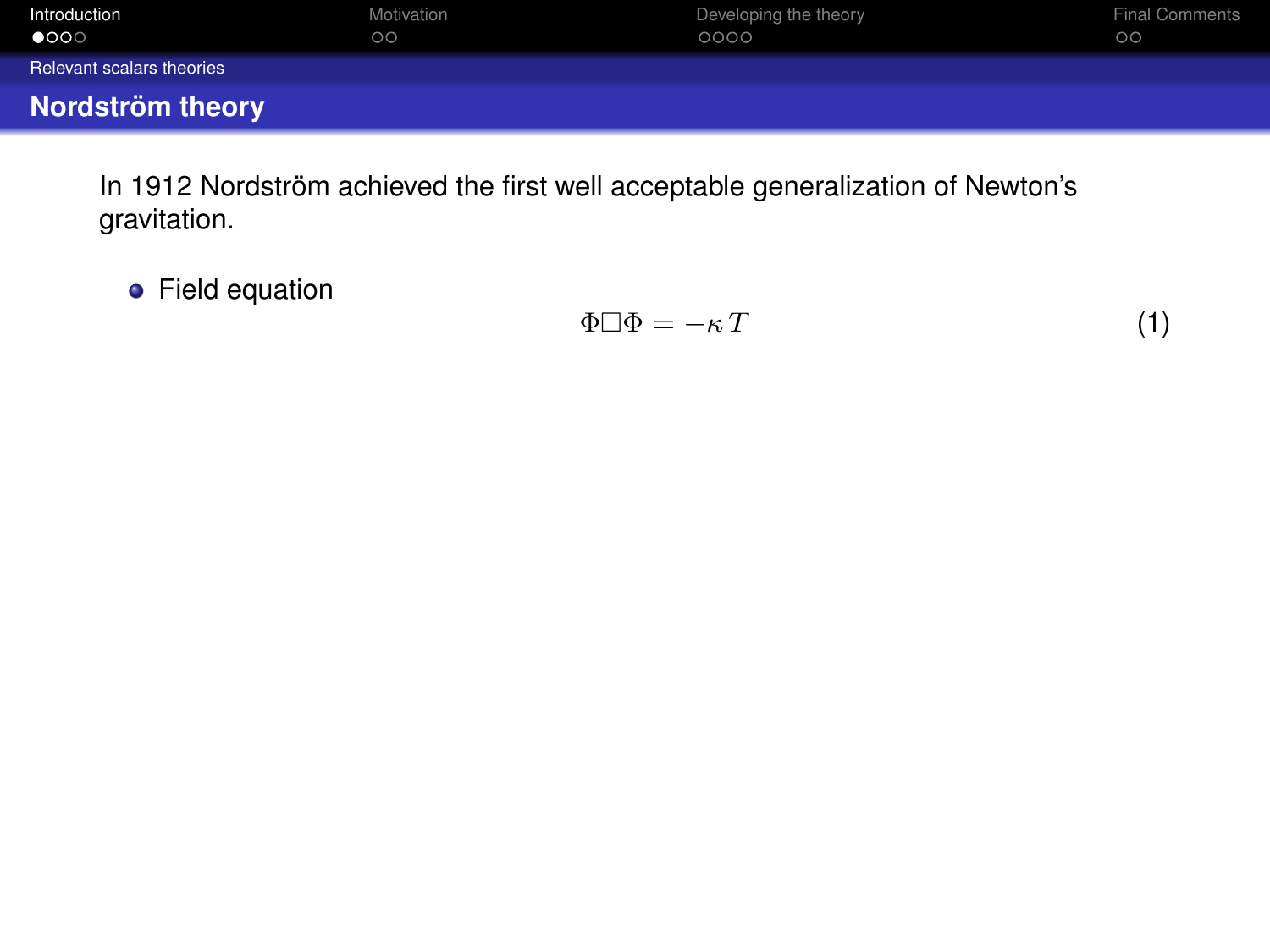<span id="page-4-0"></span>

| Introduction<br>$\bullet$ 000 | Motivation<br>$\circ$ | Developing the theory<br>0000 | <b>Final Comments</b><br>$\circ$ |
|-------------------------------|-----------------------|-------------------------------|----------------------------------|
| Relevant scalars theories     |                       |                               |                                  |
| Nordström theory              |                       |                               |                                  |

**•** Field equation

$$
\Phi \Box \Phi = -\kappa \, T \tag{1}
$$

**•** Test particles moving according with

$$
\frac{d}{d\tau}(m v^{\mu}) = m \eta^{\mu\nu} \partial_{\nu} \Phi \tag{2}
$$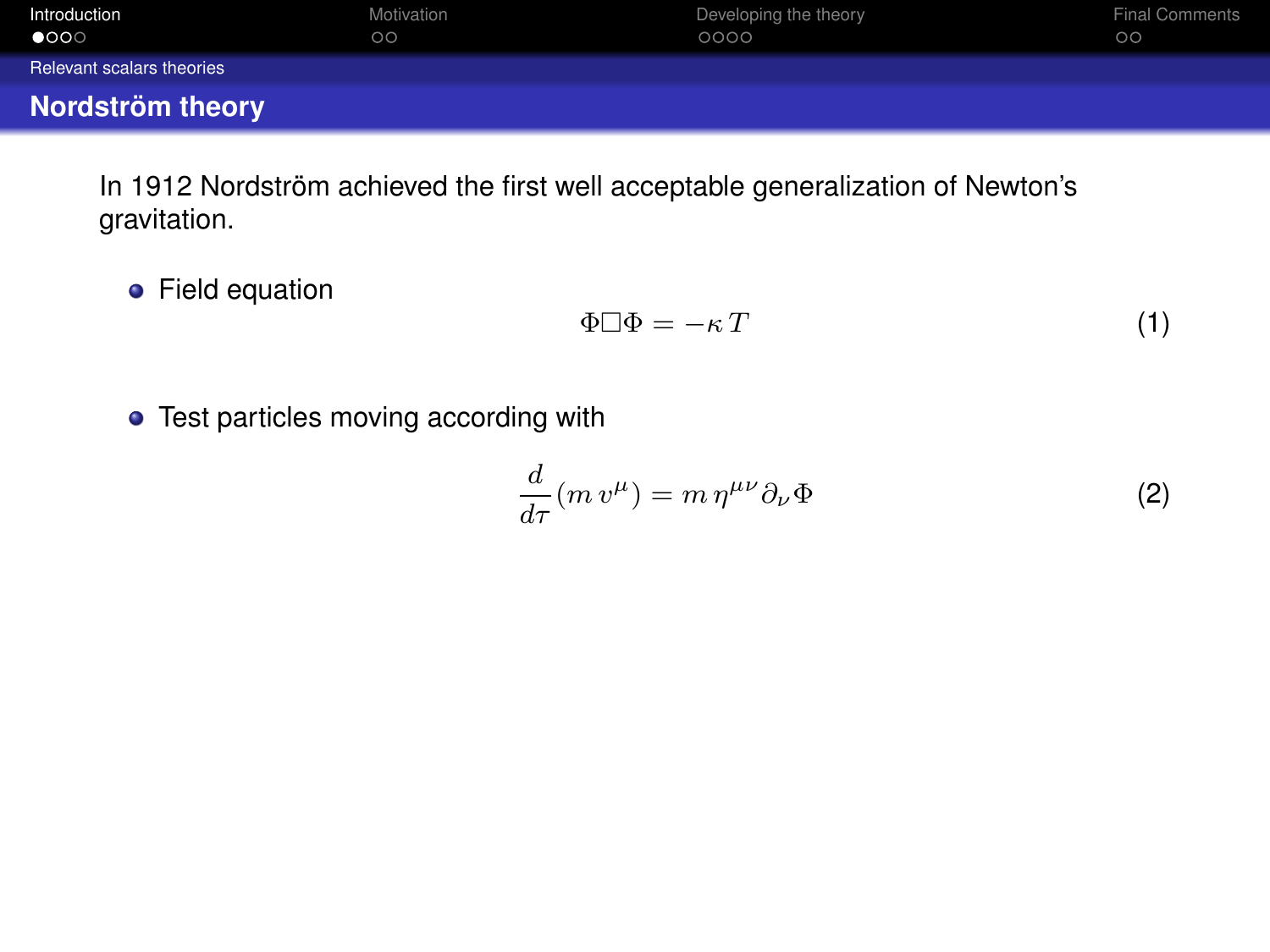<span id="page-5-0"></span>

| Introduction<br>$\bullet$ 000 | Motivation<br>$\circ$ | Developing the theory<br>0000 | <b>Final Comments</b><br>$\circ$ |
|-------------------------------|-----------------------|-------------------------------|----------------------------------|
| Relevant scalars theories     |                       |                               |                                  |
| Nordström theory              |                       |                               |                                  |

**•** Field equation

$$
\Phi \Box \Phi = -\kappa \, T \tag{1}
$$

• Test particles moving according with

$$
\frac{d}{d\tau}(m v^{\mu}) = m \eta^{\mu\nu} \partial_{\nu} \Phi \tag{2}
$$

• Mass was no longer a constant  $\rightarrow m = m_0 \Phi$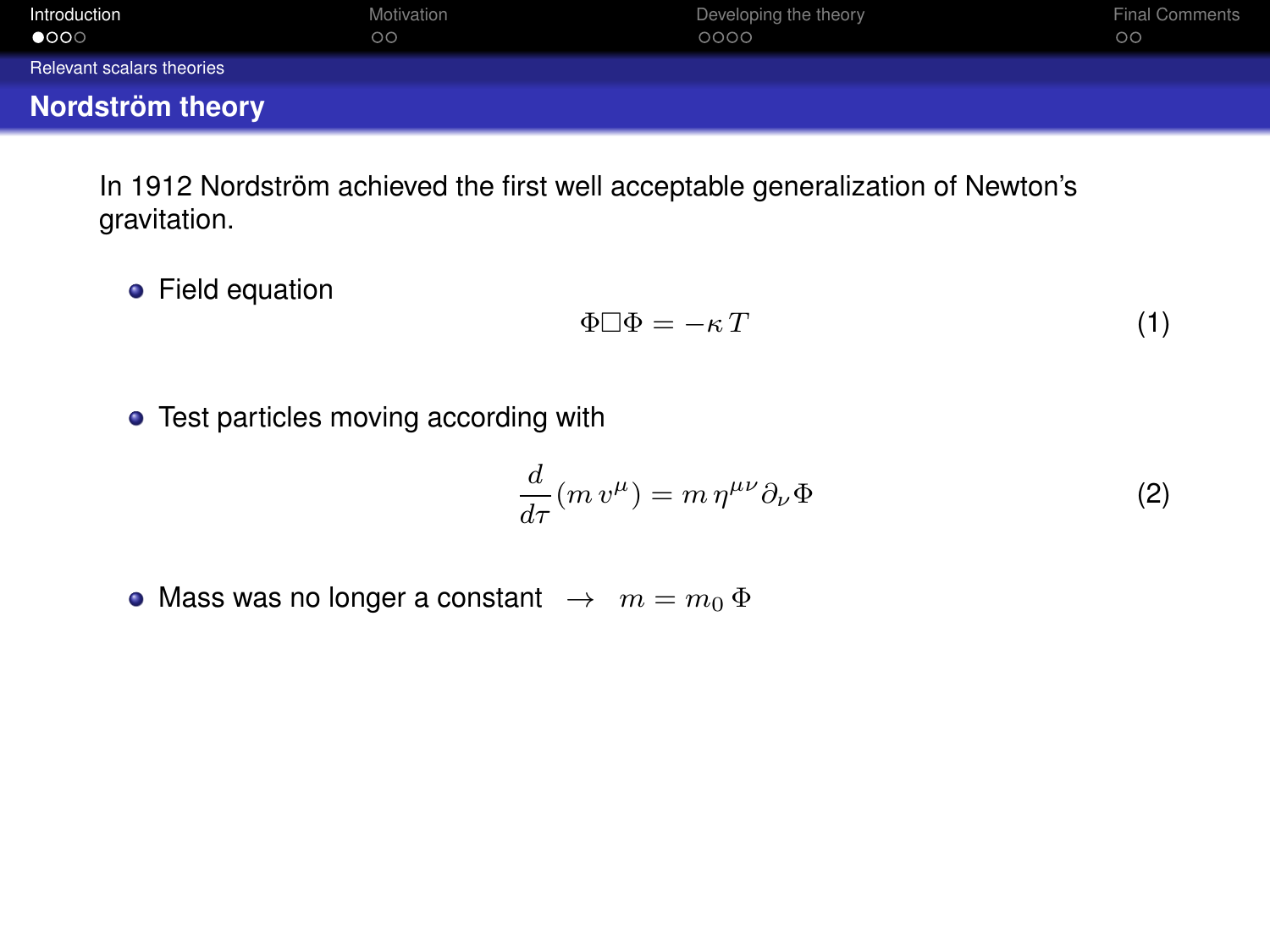<span id="page-6-0"></span>

| Introduction                    | Motivation | Developing the theory | <b>Final Comments</b> |
|---------------------------------|------------|-----------------------|-----------------------|
| ೕ                               | $\circ$    | 0000                  | $\circ$               |
| Relevant scalars theories       |            |                       |                       |
| <b>Einstein-Fokker's theory</b> |            |                       |                       |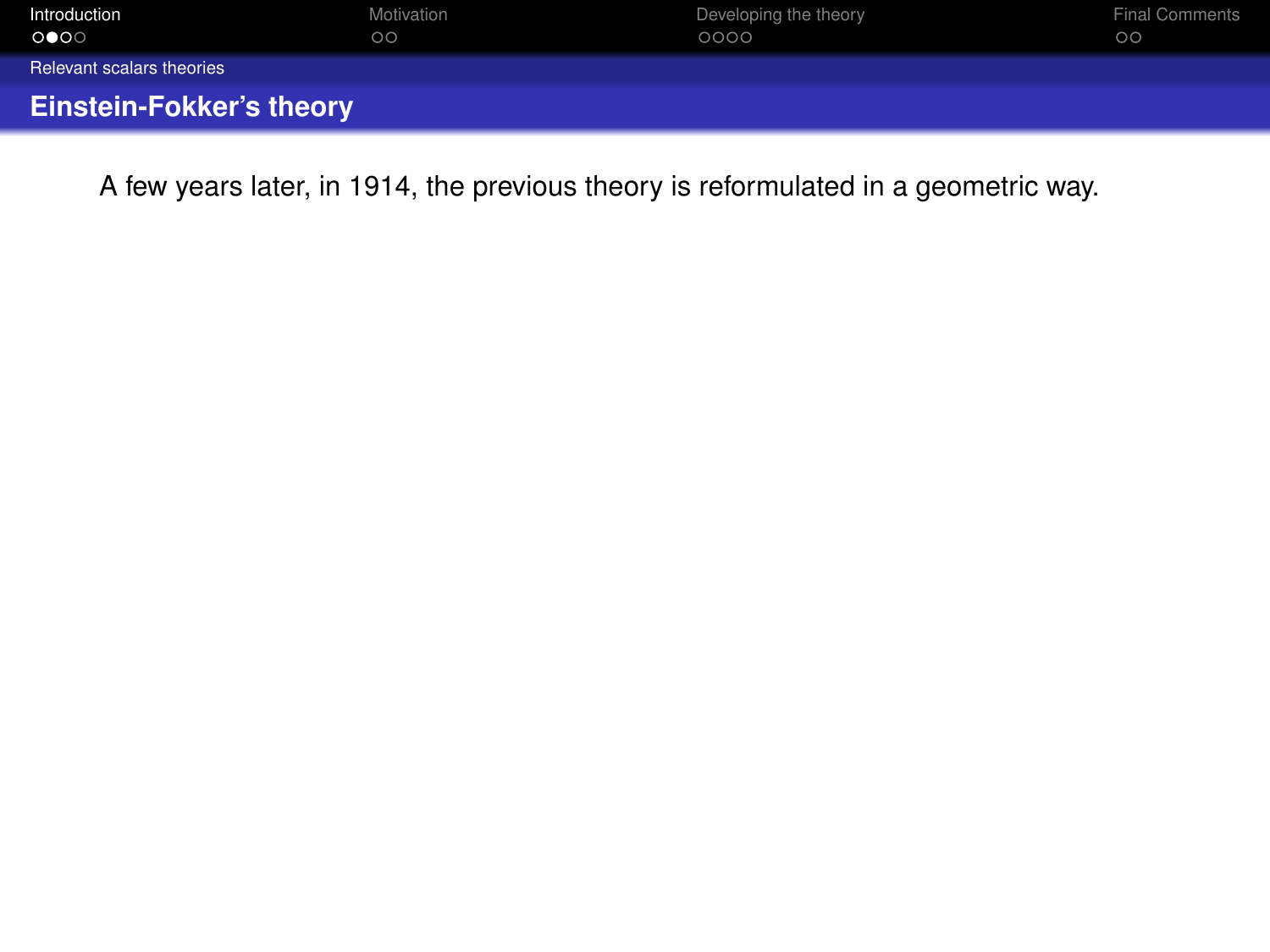<span id="page-7-0"></span>

| Introduction                    | Motivation | Developing the theory | <b>Final Comments</b> |
|---------------------------------|------------|-----------------------|-----------------------|
| ⊙●⊙⊙                            | $\circ$    | 0000                  | $\circ$               |
| Relevant scalars theories       |            |                       |                       |
| <b>Einstein-Fokker's theory</b> |            |                       |                       |

Field equation becomes

$$
R = 24\pi G \, T \tag{3}
$$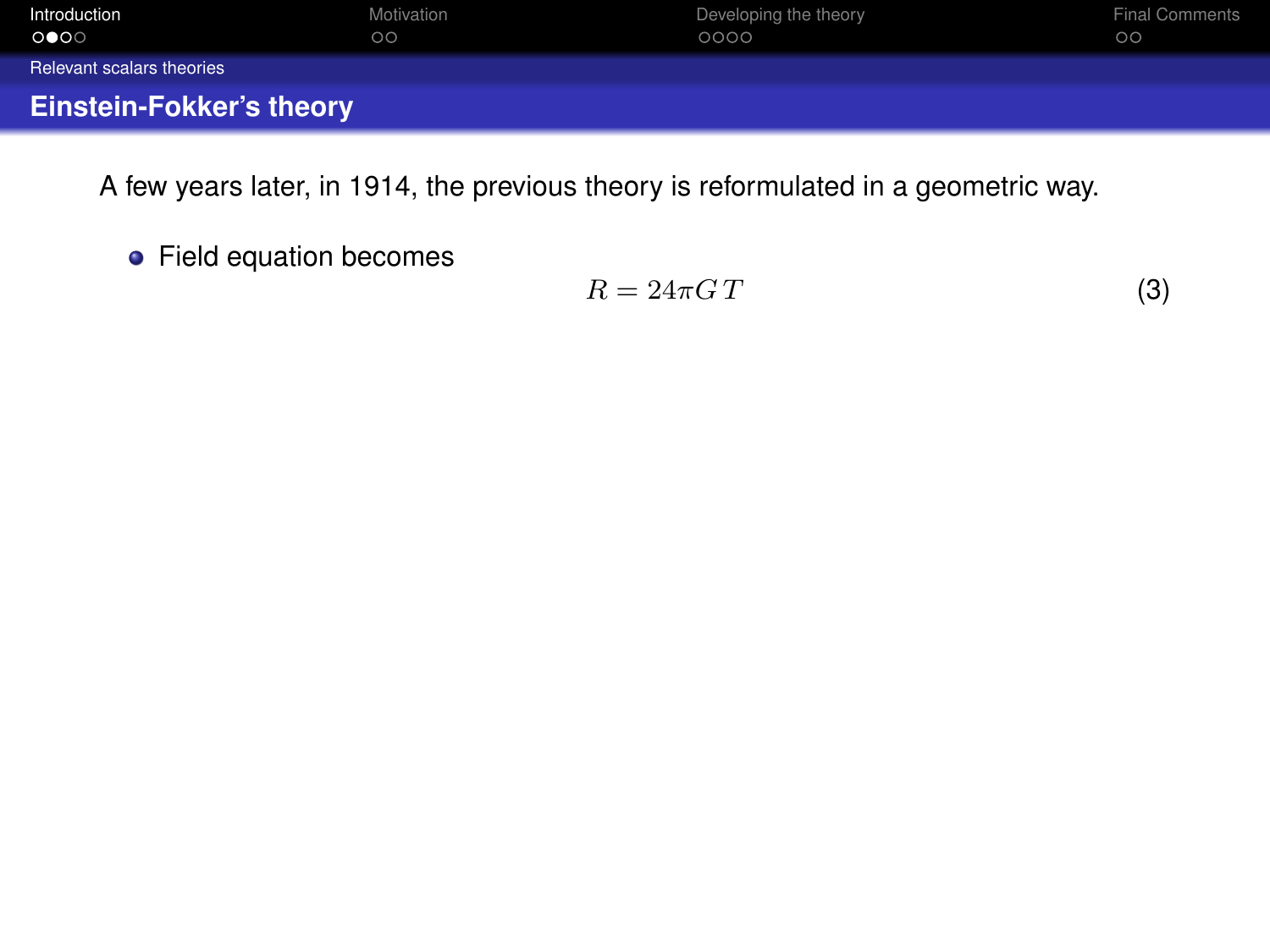<span id="page-8-0"></span>

| Introduction                    | Motivation | Developing the theory | <b>Final Comments</b> |
|---------------------------------|------------|-----------------------|-----------------------|
| ೕ                               | $\circ$    | 0000                  | $\circ$               |
| Relevant scalars theories       |            |                       |                       |
| <b>Einstein-Fokker's theory</b> |            |                       |                       |

Field equation becomes

$$
R = 24\pi G \, T \tag{3}
$$

Test particle follows geodesics in the curved space with metric

$$
g_{\mu\nu} = \Phi^2 \eta_{\mu\nu} \tag{4}
$$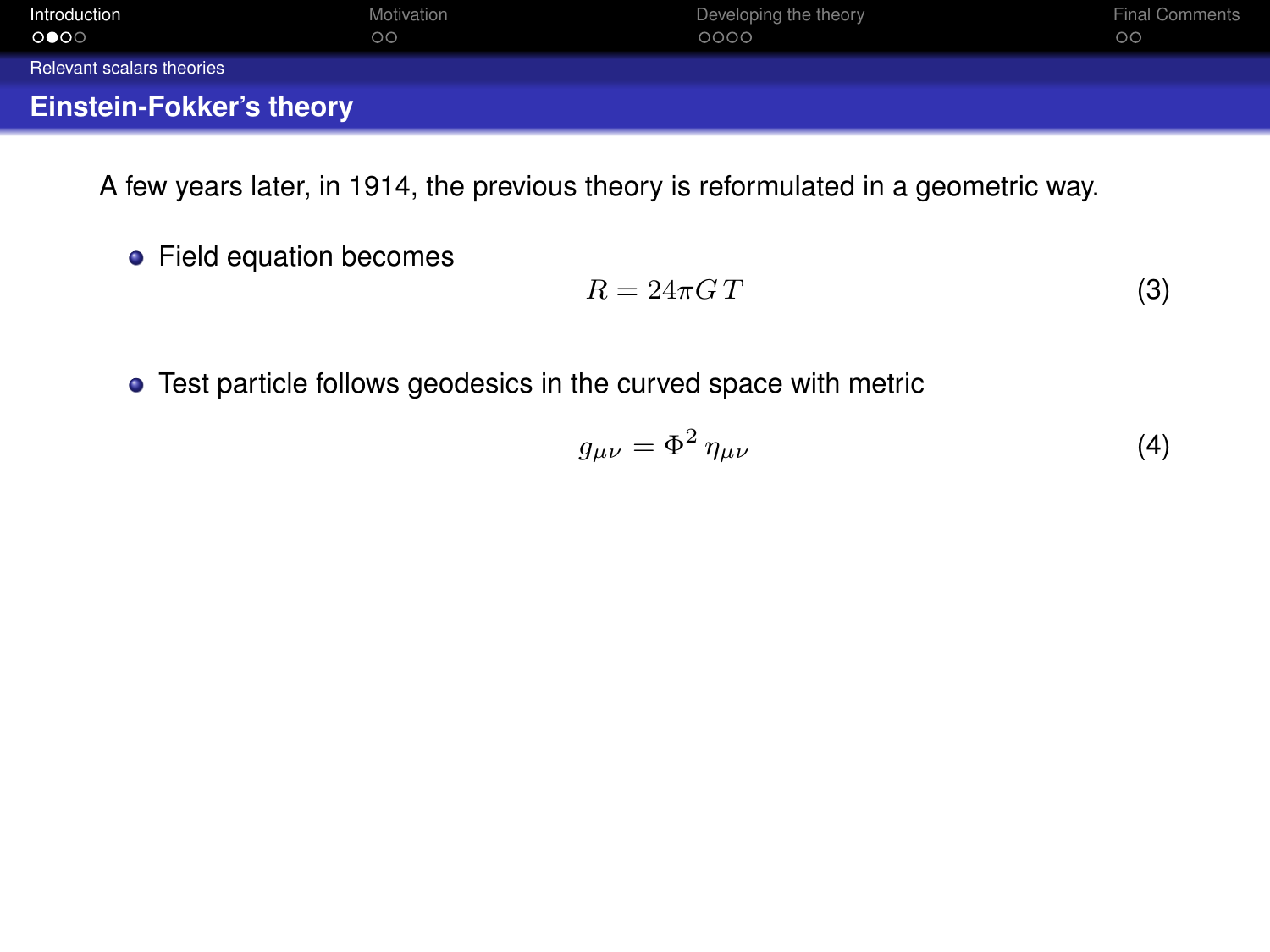<span id="page-9-0"></span>

| Introduction                    | Motivation | Developing the theory | <b>Final Comments</b> |
|---------------------------------|------------|-----------------------|-----------------------|
| ೕ                               | $\circ$    | 0000                  | $\circ$               |
| Relevant scalars theories       |            |                       |                       |
| <b>Einstein-Fokker's theory</b> |            |                       |                       |

**•** Field equation becomes

$$
R = 24\pi G \, T \tag{3}
$$

**•** Test particle follows geodesics in the curved space with metric

$$
g_{\mu\nu} = \Phi^2 \eta_{\mu\nu} \tag{4}
$$

Although this is essentially the same theory that of Nordström, it represents the first time that gravitational interactions has a purely geometric description.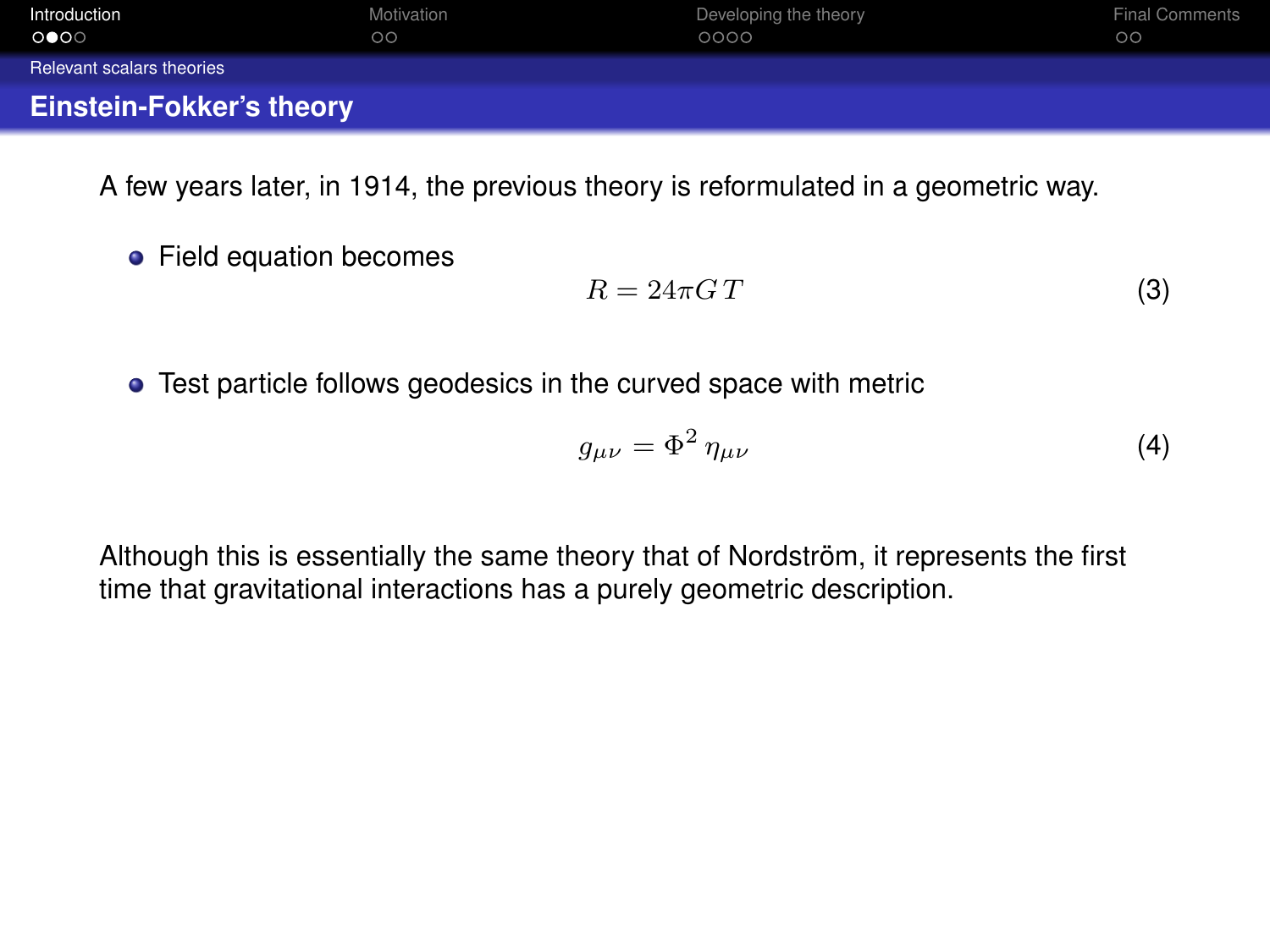<span id="page-10-0"></span>

| Introduction                            | Motivation | Developing the theory | <b>Final Comments</b> |
|-----------------------------------------|------------|-----------------------|-----------------------|
| ಂ∙ಂ                                     | $\circ$    | 0000                  | $\circ$               |
| Relevant scalars theories               |            |                       |                       |
| <b>Basic problems in scalar gravity</b> |            |                       |                       |

- The source of the gravitational field is the trace of the energy-momentum tensor
- Conformally flat geometry
- Violation of the relativity of inertia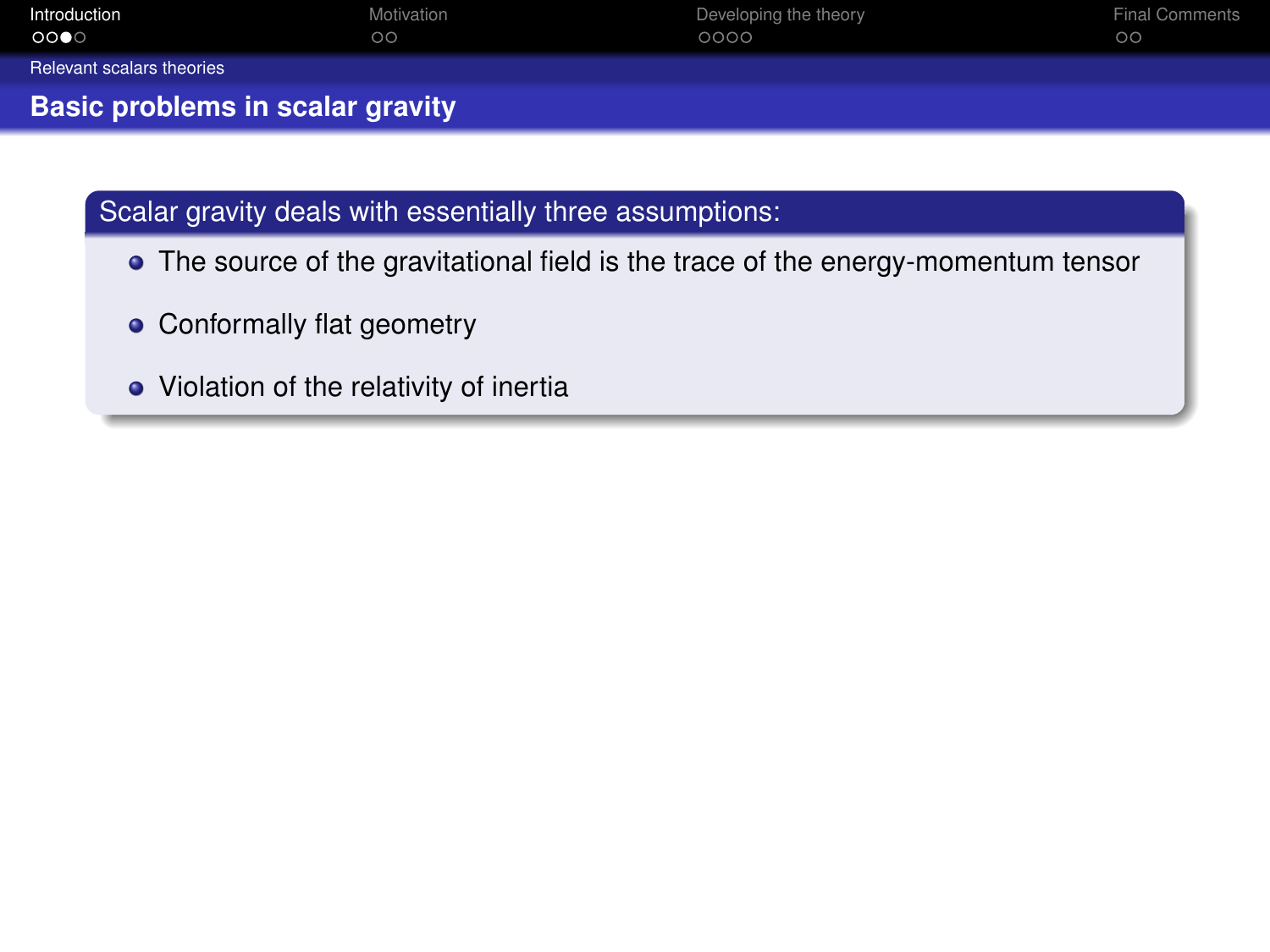<span id="page-11-0"></span>

| Introduction                            | Motivation | Developing the theory | <b>Final Comments</b> |
|-----------------------------------------|------------|-----------------------|-----------------------|
| $\circ\bullet\circ$                     | $\circ$    | 0000                  | $\circ$               |
| Relevant scalars theories               |            |                       |                       |
| <b>Basic problems in scalar gravity</b> |            |                       |                       |

- No bending of light!
- Conformally flat geometry
- Violation of the relativity of inertia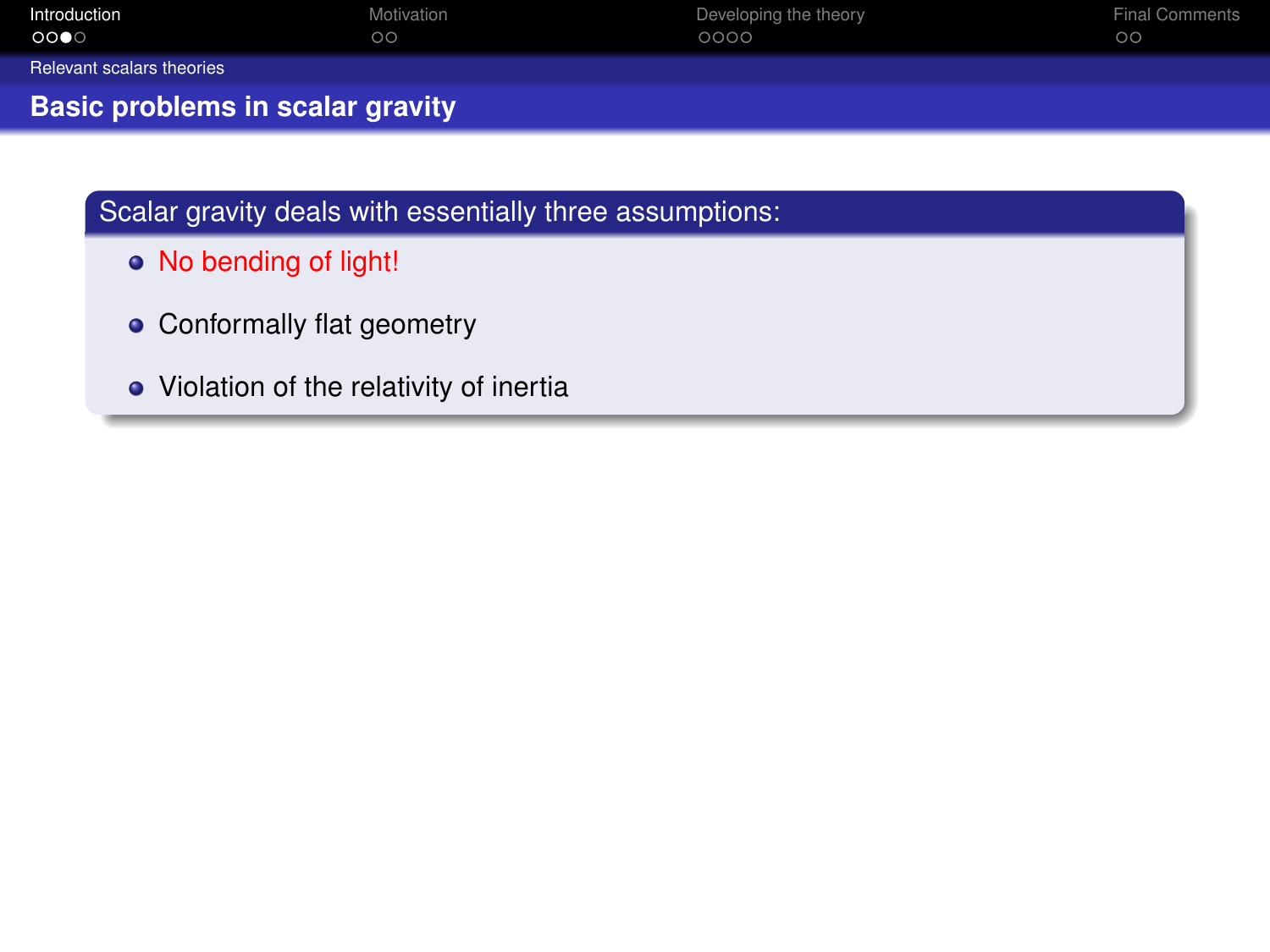<span id="page-12-0"></span>

| Introduction<br>$\circ\bullet\circ$ | Motivation<br>$\circ$ | Developing the theory<br>0000 | <b>Final Comments</b><br>$\circ$ |
|-------------------------------------|-----------------------|-------------------------------|----------------------------------|
| Relevant scalars theories           |                       |                               |                                  |
| Basic problems in scalar gravity    |                       |                               |                                  |

- No bending of light!
- Minkowski's background is observable!
- Violation of the relativity of inertia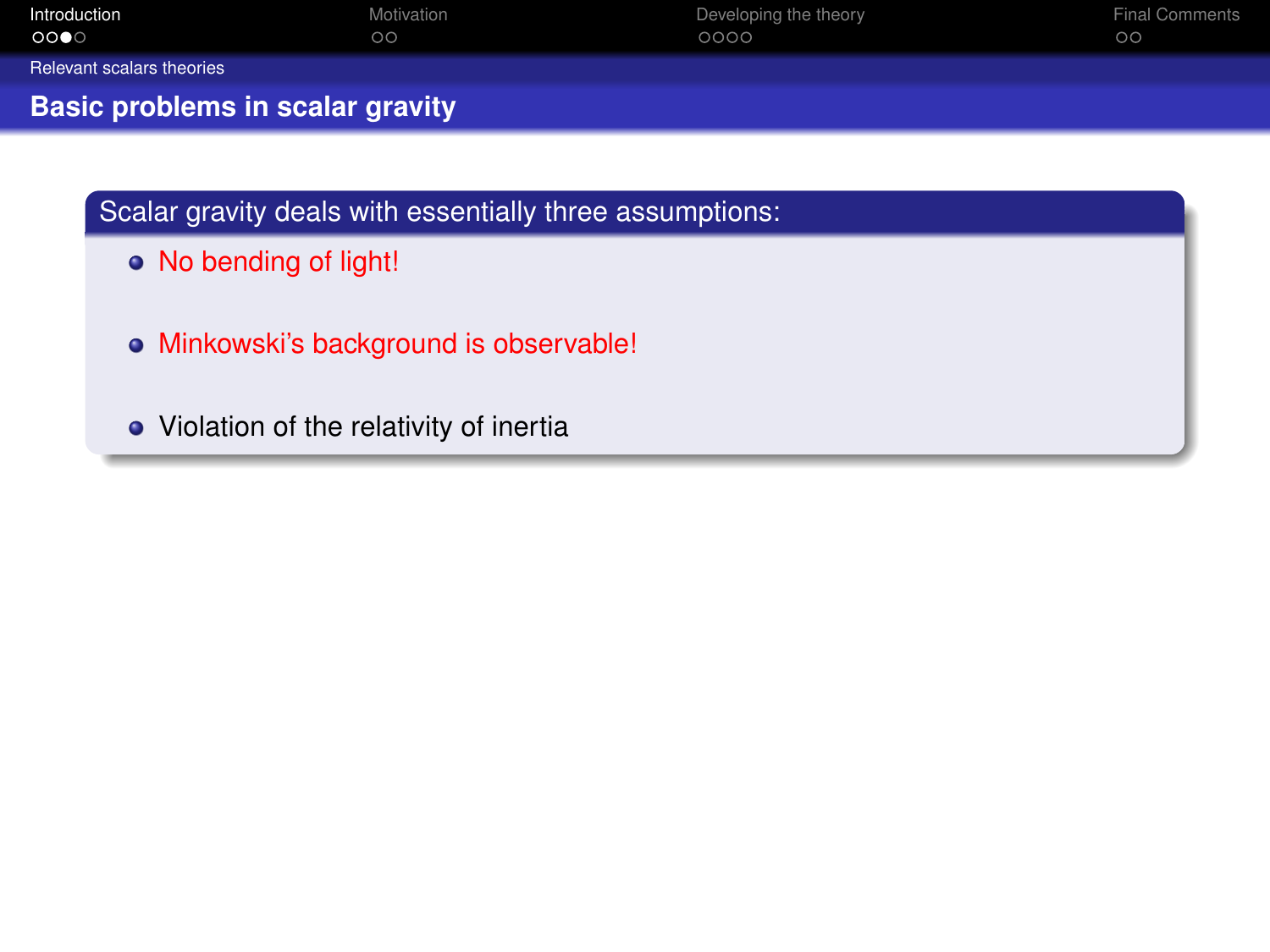<span id="page-13-0"></span>

| Introduction<br>ಂ∙ಂ                     | Motivation<br>$\circ$ | Developing the theory<br>0000 | <b>Final Comments</b><br>$\circ$ |
|-----------------------------------------|-----------------------|-------------------------------|----------------------------------|
| Relevant scalars theories               |                       |                               |                                  |
| <b>Basic problems in scalar gravity</b> |                       |                               |                                  |

- No bending of light!
- Minkowski's background is observable!
- Preferred coordinate systems!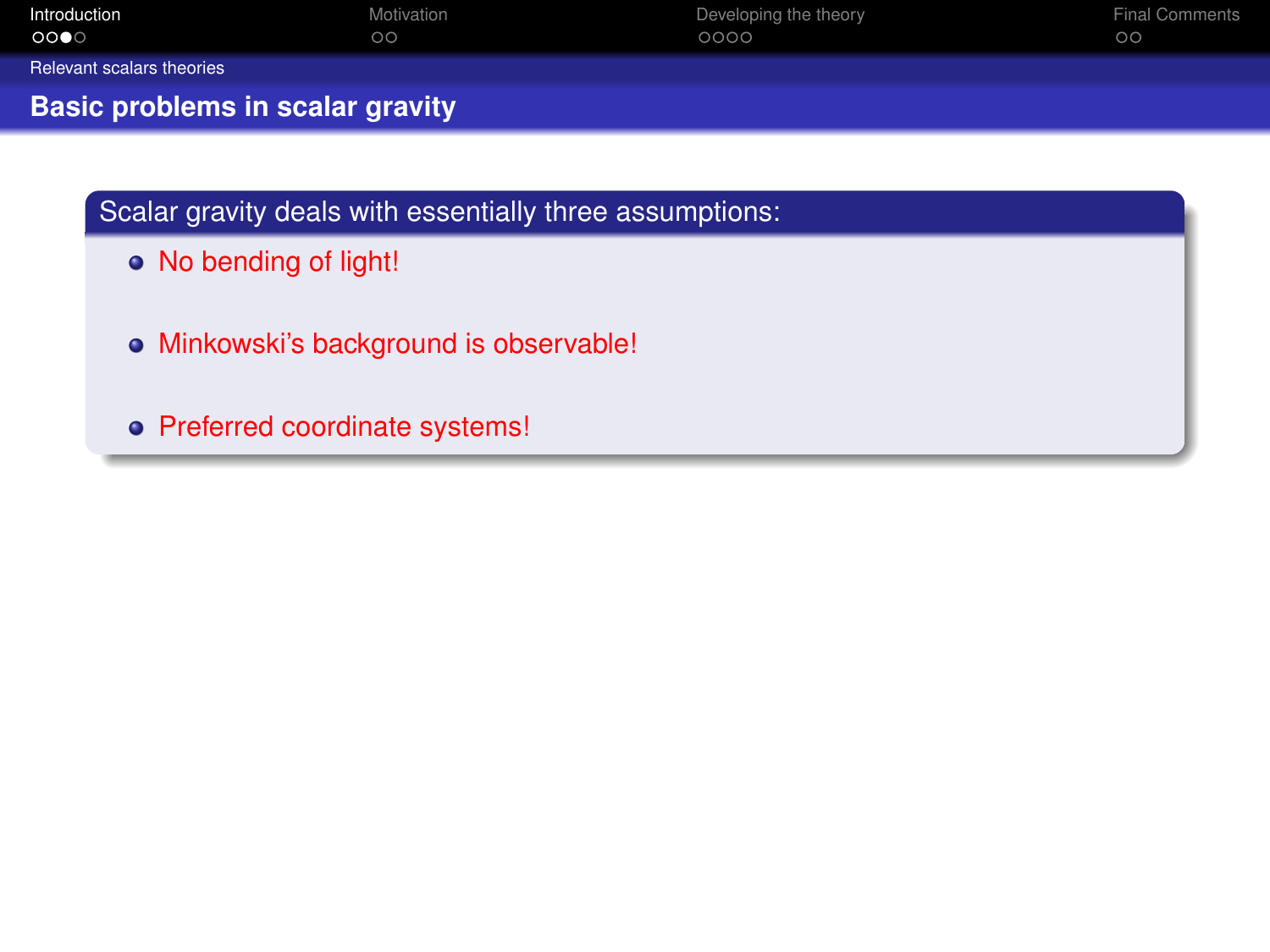<span id="page-14-0"></span>

| Introduction<br>0000                                     | Motivation<br>$\circ$ | Developing the theory<br>0000 | <b>Final Comments</b><br>$\circ$ |
|----------------------------------------------------------|-----------------------|-------------------------------|----------------------------------|
| Relevant scalars theories                                |                       |                               |                                  |
| Basic problems in scalar gravity                         |                       |                               |                                  |
|                                                          |                       |                               |                                  |
| Scalar gravity deals with essentially three assumptions: |                       |                               |                                  |

- No bending of light!
- Minkowski's background is observable!
- Preferred coordinate systems!

⇒ Geometric Scalar Gravity (GSG) does not take in to account these assumptions, overcoming the attendant problems.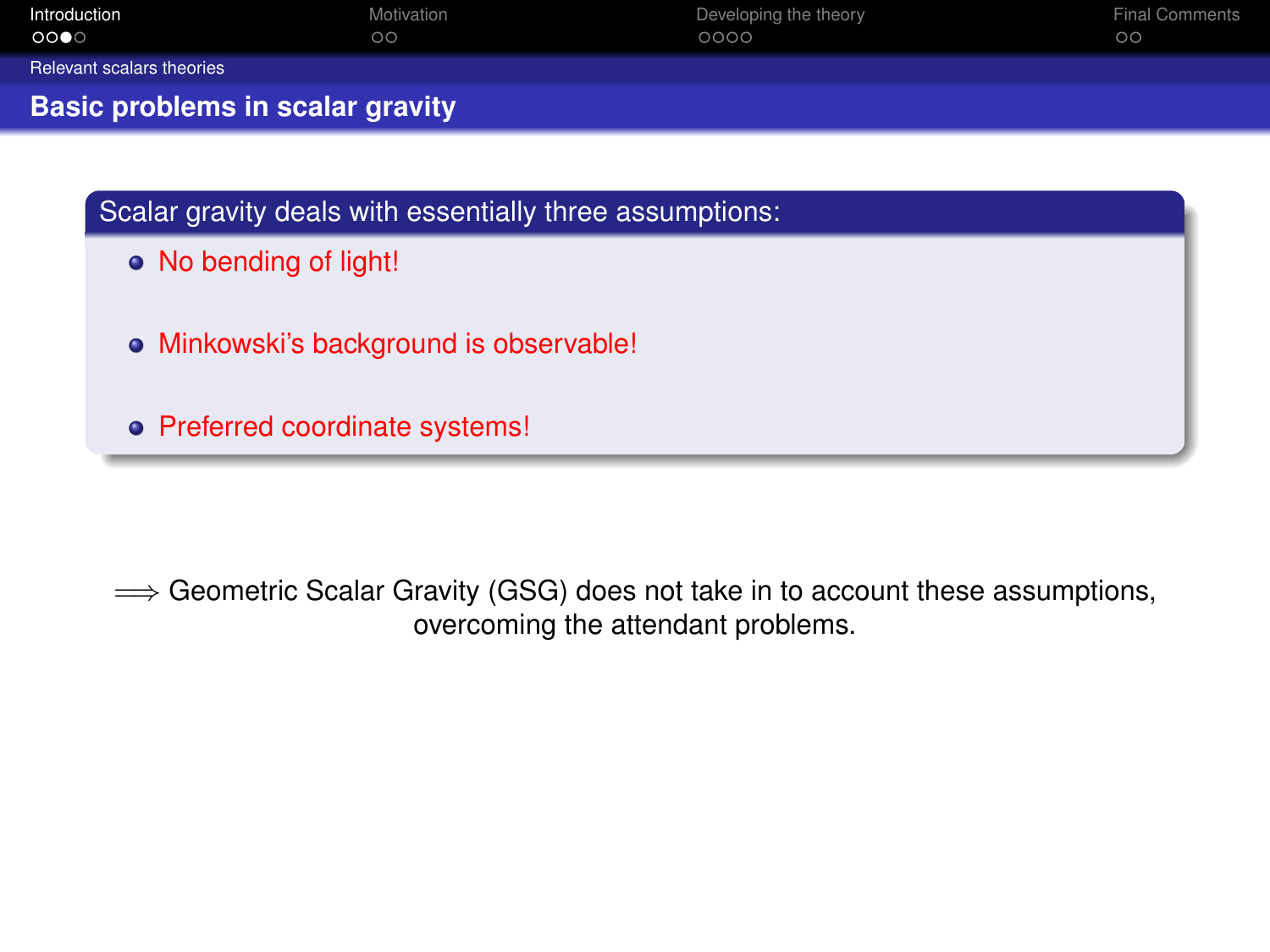<span id="page-15-0"></span>

| Introduction                         | Motivation | Developing the theory | <b>Final Comments</b> |
|--------------------------------------|------------|-----------------------|-----------------------|
| 000                                  | $\circ$    | 0000                  | $\circ$               |
| GSG's basics properties              |            |                       |                       |
| <b>Fundamental properties of GSG</b> |            |                       |                       |

<sup>1</sup> We assume that gravity is described by a Riemannian geometry.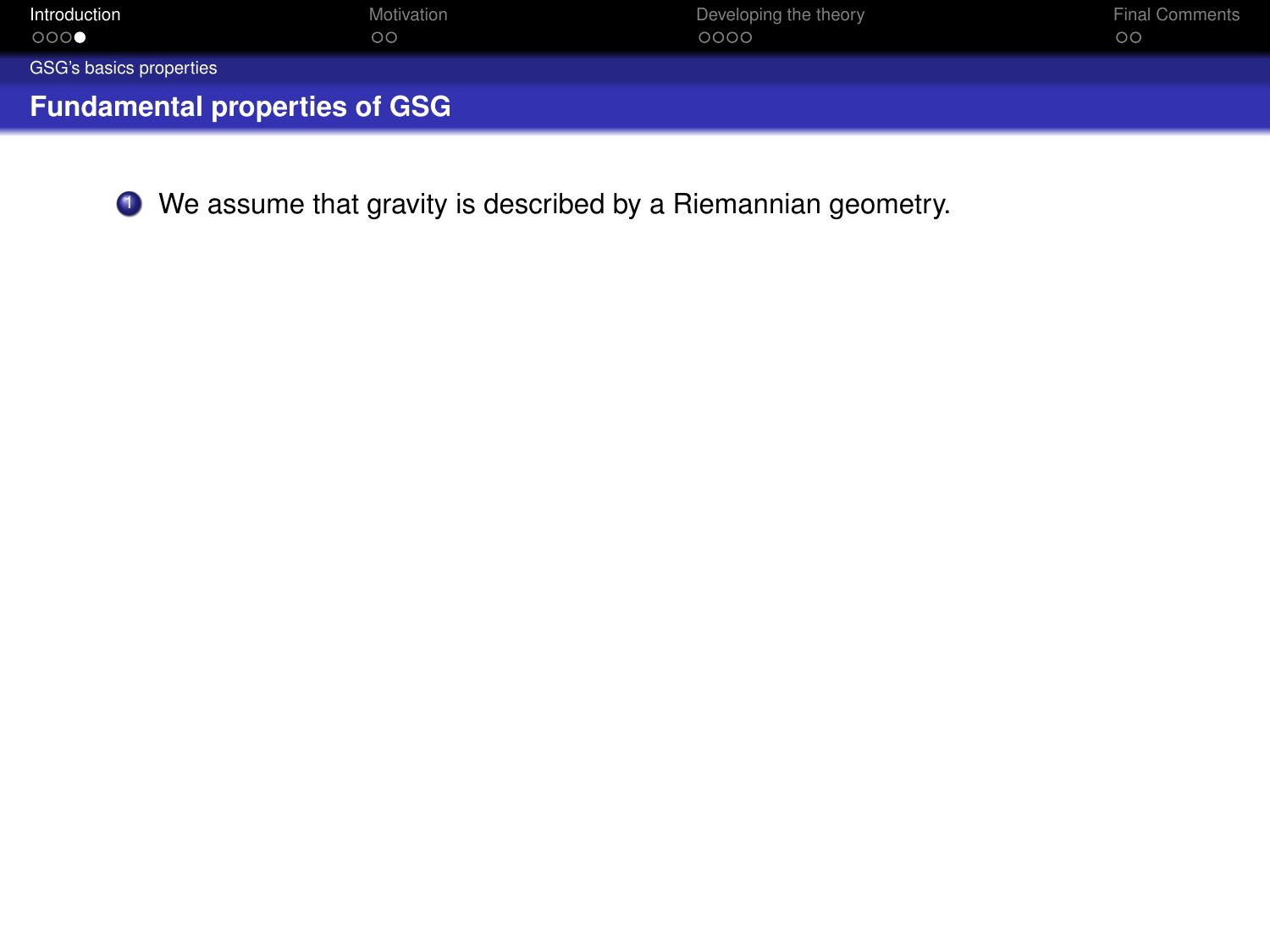<span id="page-16-0"></span>

| Introduction                         | Motivation | Developing the theory | <b>Final Comments</b> |
|--------------------------------------|------------|-----------------------|-----------------------|
| 000                                  | $\circ$    | 0000                  | $\circ$               |
| GSG's basics properties              |            |                       |                       |
| <b>Fundamental properties of GSG</b> |            |                       |                       |

- <sup>1</sup> We assume that gravity is described by a Riemannian geometry.
- **2** The gravitational metric is determined by derivatives of the gravitational field  $\Phi$ , namely

$$
q_{\mu\nu} = a \,\eta_{\mu\nu} + b \,\partial_{\mu}\Phi \partial_{\nu}\Phi. \tag{5}
$$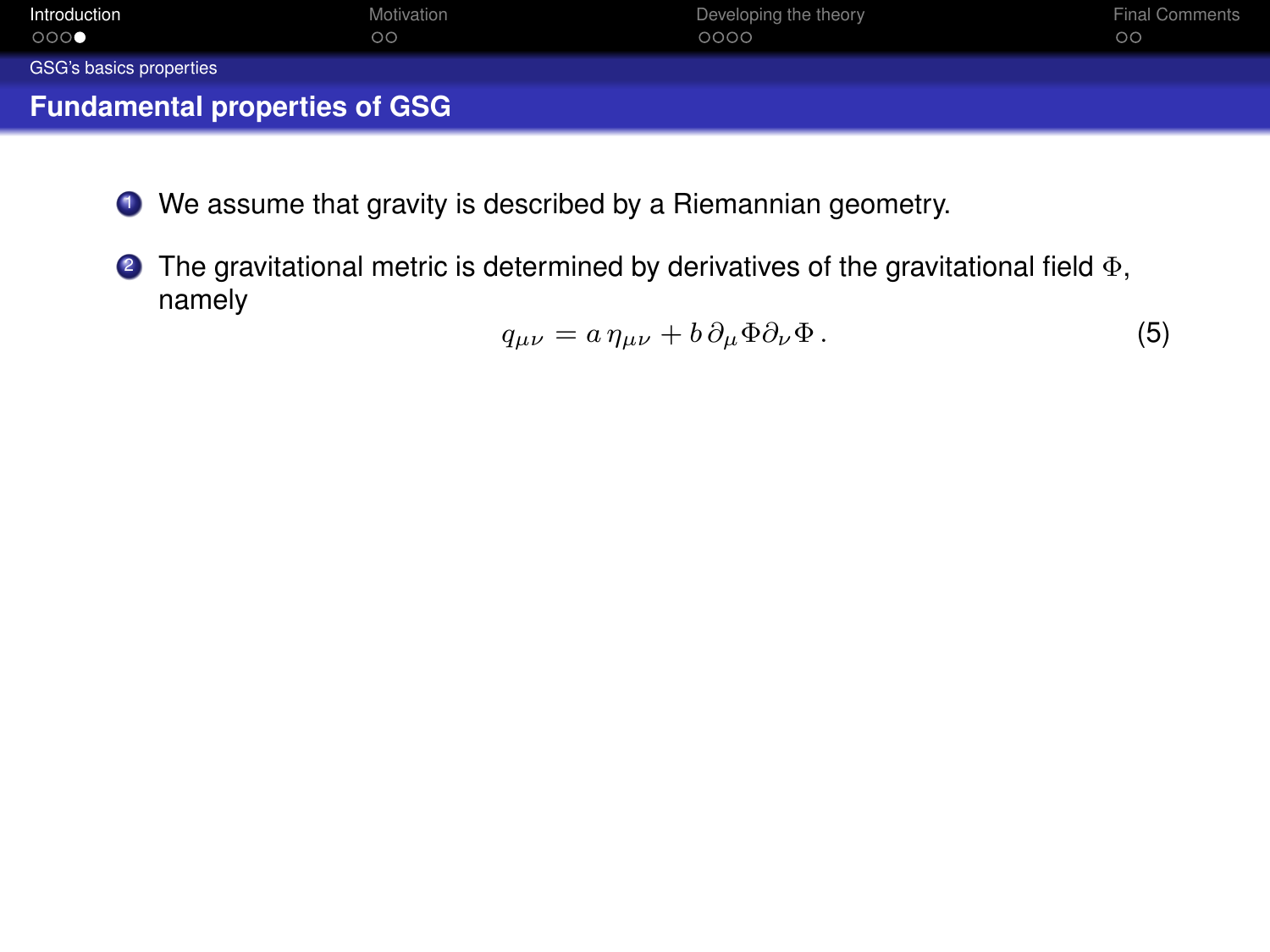<span id="page-17-0"></span>

| Introduction                         | Motivation | Developing the theory | <b>Final Comments</b> |
|--------------------------------------|------------|-----------------------|-----------------------|
| 000                                  | $\circ$    | 0000                  | $\circ$               |
| GSG's basics properties              |            |                       |                       |
| <b>Fundamental properties of GSG</b> |            |                       |                       |

- <sup>1</sup> We assume that gravity is described by a Riemannian geometry.
- $\bullet$  The gravitational metric is determined by derivatives of the gravitational field  $\Phi$ , namely

$$
q_{\mu\nu} = a \,\eta_{\mu\nu} + b \,\partial_\mu \Phi \partial_\nu \Phi \,. \tag{5}
$$

**3** Thus, all kind of matter and energy interact with  $\Phi$  only through  $q_{\mu\nu}$ .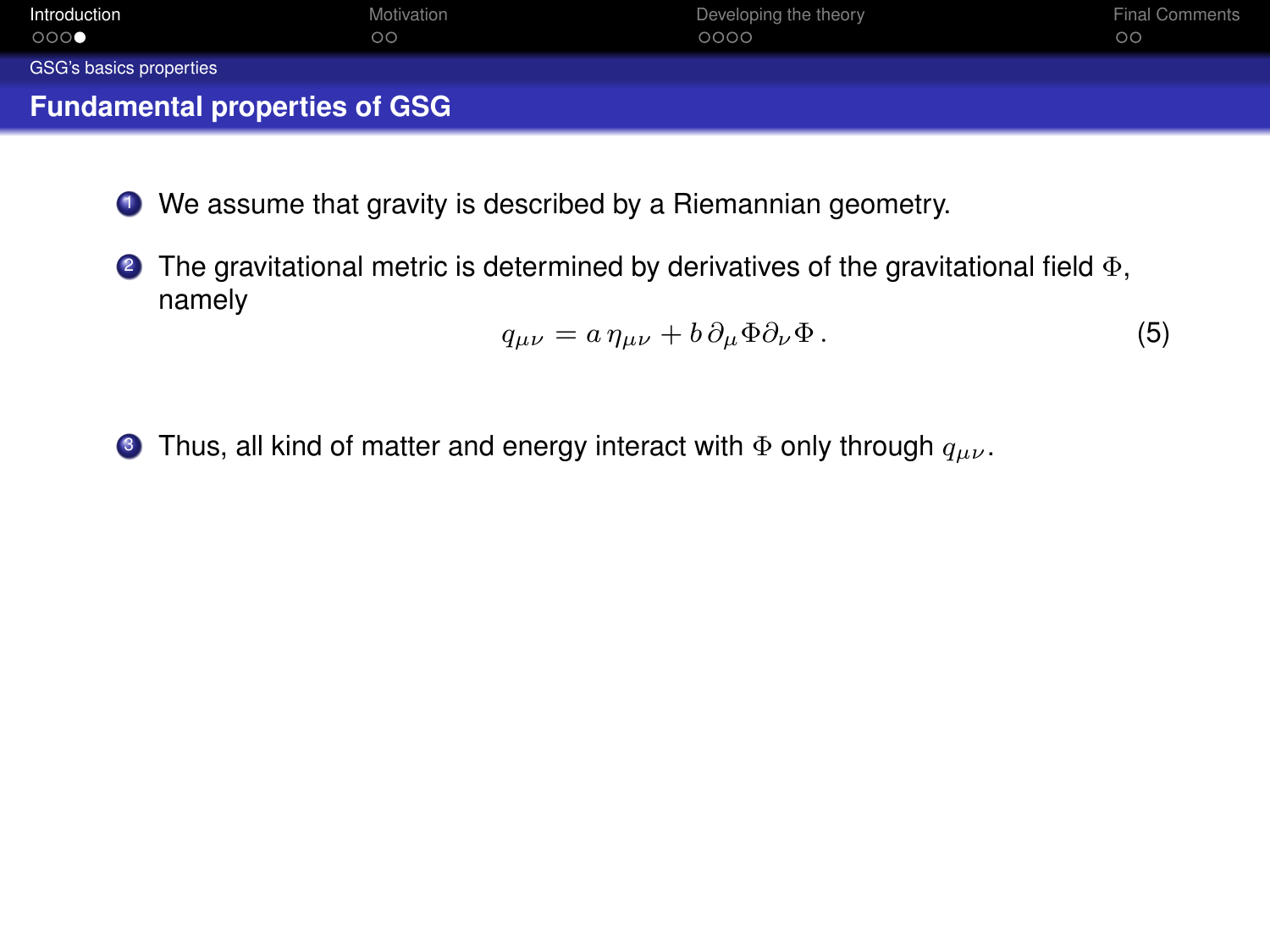<span id="page-18-0"></span>

| Introduction                         | Motivation | Developing the theory | <b>Final Comments</b> |
|--------------------------------------|------------|-----------------------|-----------------------|
| 000                                  | $\circ$    | 0000                  | $\circ$               |
| GSG's basics properties              |            |                       |                       |
| <b>Fundamental properties of GSG</b> |            |                       |                       |

- <sup>1</sup> We assume that gravity is described by a Riemannian geometry.
- $\bullet$  The gravitational metric is determined by derivatives of the gravitational field  $\Phi$ , namely

$$
q_{\mu\nu} = a \,\eta_{\mu\nu} + b \,\partial_\mu \Phi \partial_\nu \Phi \,. \tag{5}
$$

**3** Thus, all kind of matter and energy interact with  $\Phi$  only through  $q_{\mu\nu}$ 

**Fundamental Hypothesis.**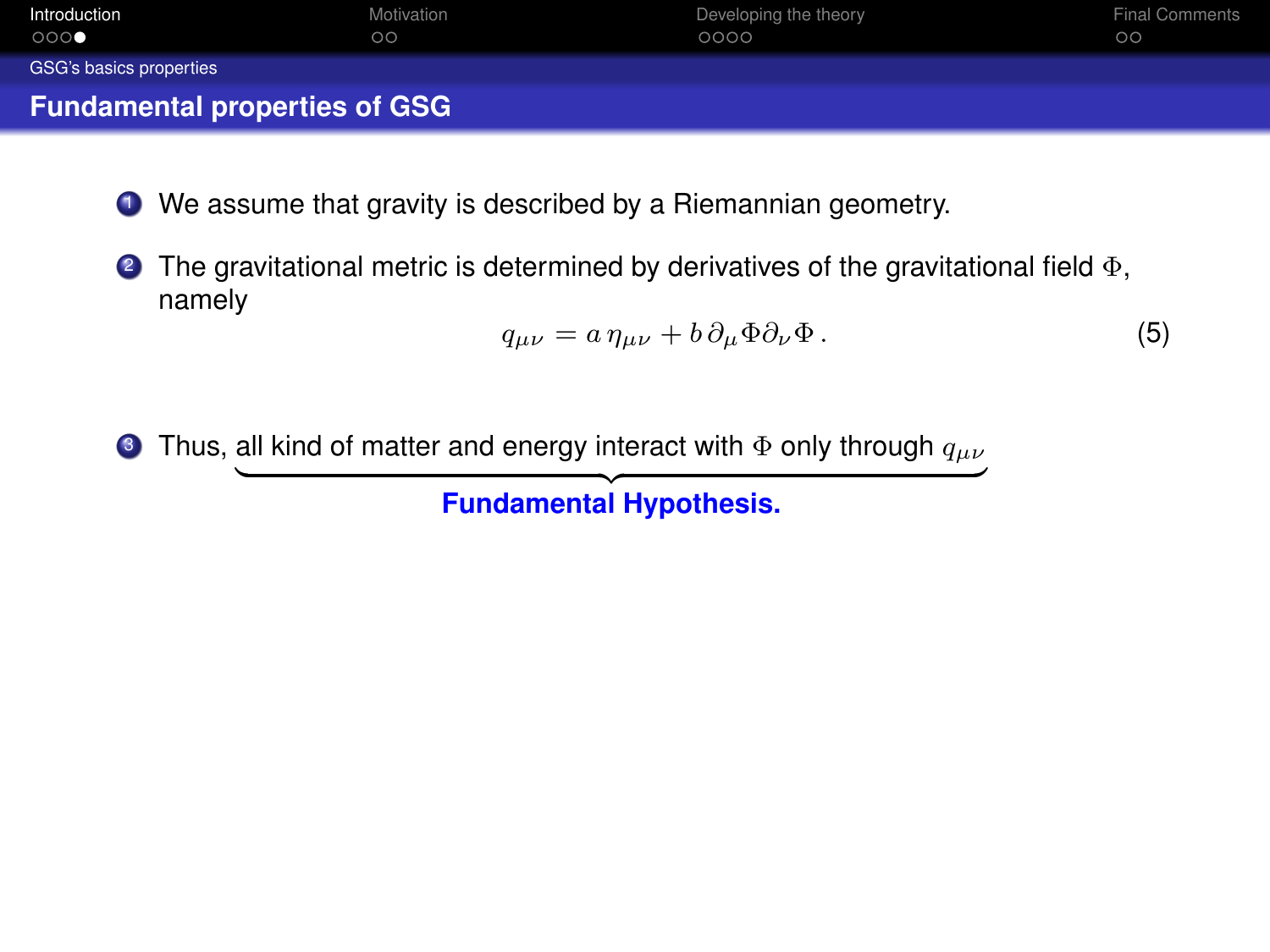<span id="page-19-0"></span>

| Introduction                         | Motivation | Developing the theory | <b>Final Comments</b> |
|--------------------------------------|------------|-----------------------|-----------------------|
| 000                                  | $\circ$    | 0000                  | $\circ$               |
| GSG's basics properties              |            |                       |                       |
| <b>Fundamental properties of GSG</b> |            |                       |                       |

- <sup>1</sup> We assume that gravity is described by a Riemannian geometry.
- **2** The gravitational metric is determined by derivatives of the gravitational field  $\Phi$ , namely

$$
q_{\mu\nu} = a \,\eta_{\mu\nu} + b \,\partial_\mu \Phi \partial_\nu \Phi \,. \tag{5}
$$

**3** Thus, all kind of matter and energy interact with  $\Phi$  only through  $q_{\mu\nu}$ 

# **Fundamental Hypothesis.**

#### **Example:** Electromagnetic field

The electromagnetic part of the Lagrangian is given by  $F=F_{\alpha\mu}F_{\beta\nu}q^{\alpha\beta}q^{\mu\nu}.$  The corresponding field equation obtained by the variational principle

$$
\delta \frac{1}{4} \int \sqrt{-q} F d^4 x = 0, \qquad (6)
$$

is given by

$$
F^{\mu\nu}_{\quad;\nu} = 0\,,\tag{7}
$$

where the semicolon represents the covariant derivative w.r.t. the gravitational metric.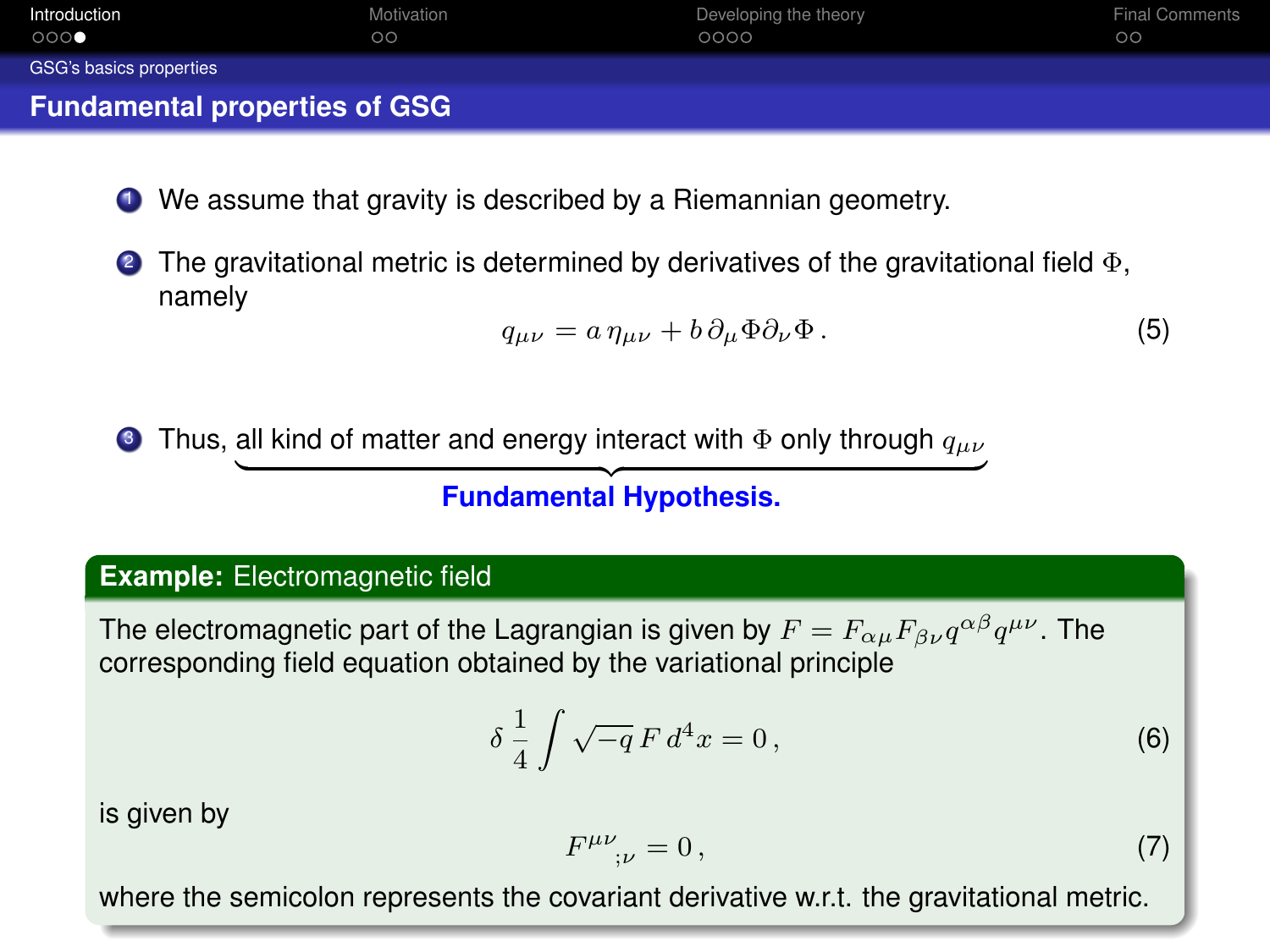<span id="page-20-0"></span>

| Introduction                                        | Motivation | Developing the theory | <b>Final Comments</b> |  |  |
|-----------------------------------------------------|------------|-----------------------|-----------------------|--|--|
| 0000                                                | $\bullet$  | 0000                  | $\circ$               |  |  |
| Motivation                                          |            |                       |                       |  |  |
| Hidden geometries in non linear scalar field theory |            |                       |                       |  |  |

• Our main inspiration comes from the following paper,

**IOP PUBLISHING** 

**CLASSICAL AND OHANTUM GRAVITY** 

Class, Ouantum Gray, 28 (2011) 245008 (12pp)

doi:10.1088/0264-9381/28/24/245008

# Hidden geometries in nonlinear theories: a novel aspect of analogue gravity

E Goulart, M Novello<sup>1</sup>, F T Falciano and J D Toniato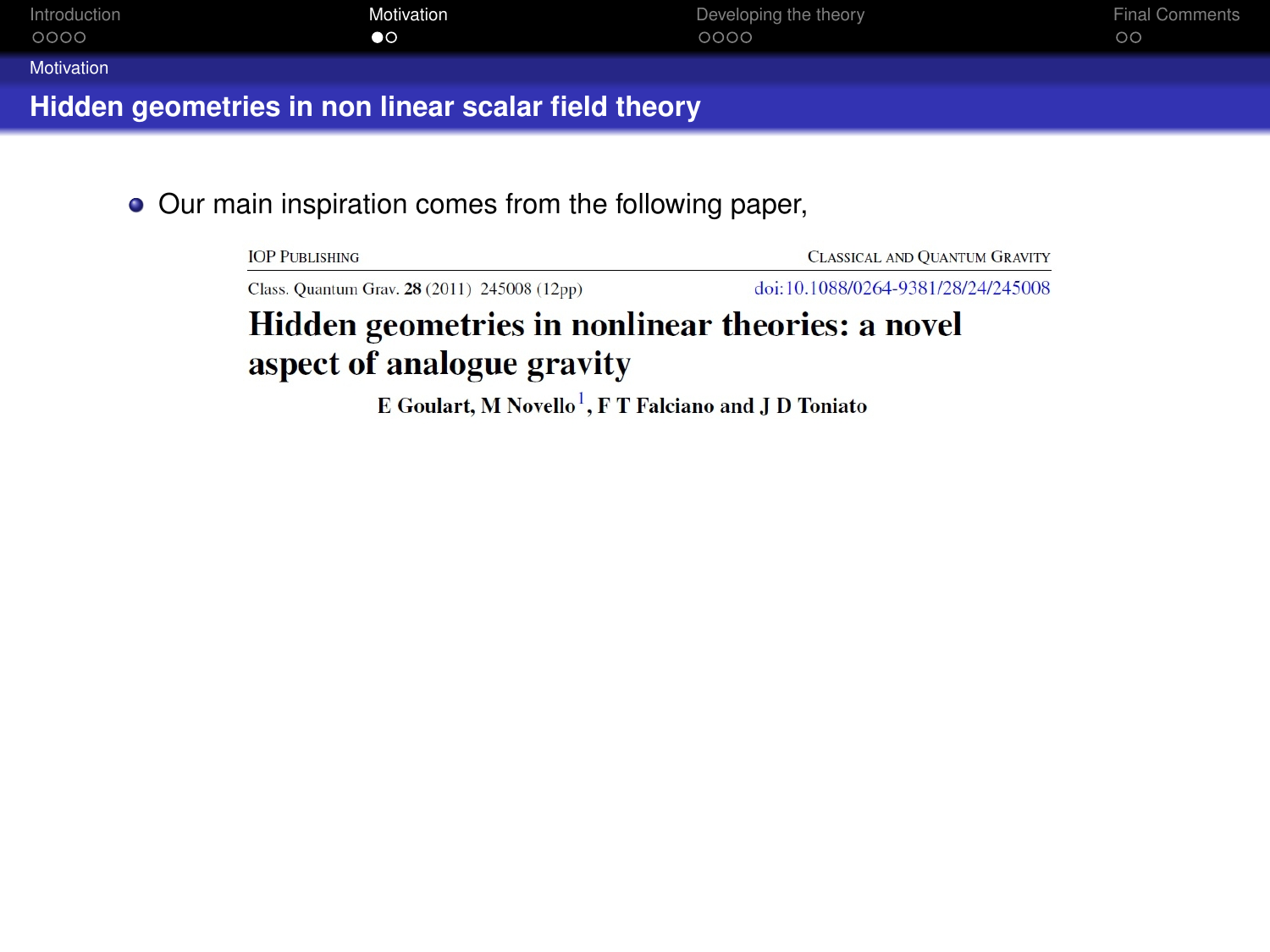<span id="page-21-0"></span>

| Introduction                                        | Motivation      | Developing the theory | <b>Final Comments</b> |  |  |
|-----------------------------------------------------|-----------------|-----------------------|-----------------------|--|--|
| 0000                                                | $\bullet \circ$ | 0000                  | $\circ$               |  |  |
| Motivation                                          |                 |                       |                       |  |  |
| Hidden geometries in non linear scalar field theory |                 |                       |                       |  |  |

• Our main inspiration comes from the following paper,

**IOP PUBLISHING** 

**CLASSICAL AND OUANTUM GRAVITY** 

Class, Ouantum Gray, 28 (2011) 245008 (12pp)

doi:10.1088/0264-9381/28/24/245008

# Hidden geometries in nonlinear theories: a novel aspect of analogue gravity

E Goulart, M Novello<sup>1</sup>, F T Falciano and J D Toniato

#### Main statement

The dynamics of a scalar field endowed with a Lagrangian  $L(w, \varphi)$  in a given background can be mapped in an different spacetime in which its metric is constructed by the field  $\varphi$  itself (and it derivatives).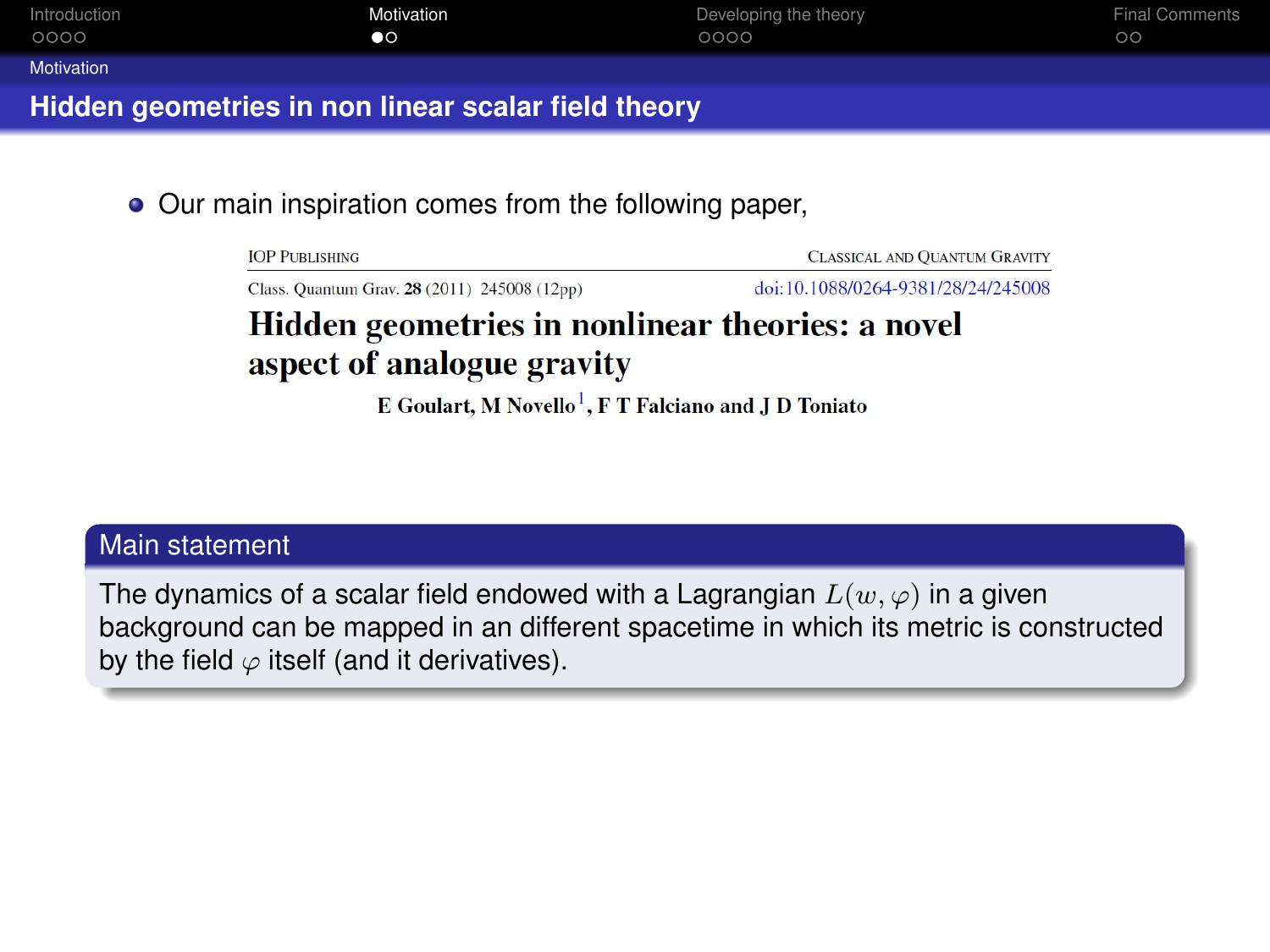<span id="page-22-0"></span>

| Introduction                                 | Motivation      | Developing the theory | <b>Final Comments</b> |
|----------------------------------------------|-----------------|-----------------------|-----------------------|
| 0000                                         | $\circ \bullet$ | 0000                  | $\circ$               |
| Motivation                                   |                 |                       |                       |
| An specific geometrization of a scalar field |                 |                       |                       |

We consider the following Lagrangian in flat Minkowski spacetime,

$$
L = V(\Phi) w, \tag{8}
$$

where  $w = \eta^{\mu\nu} \partial_{\mu} \Phi \, \partial_{\nu} \Phi$ .

• The field equations is

$$
\frac{1}{\sqrt{-\eta}}\partial_{\mu} \left( \sqrt{-\eta} \,\eta^{\mu\nu} \,\partial_{\nu} \Phi \right) + \frac{1}{2} \frac{V'}{V} w = 0. \tag{9}
$$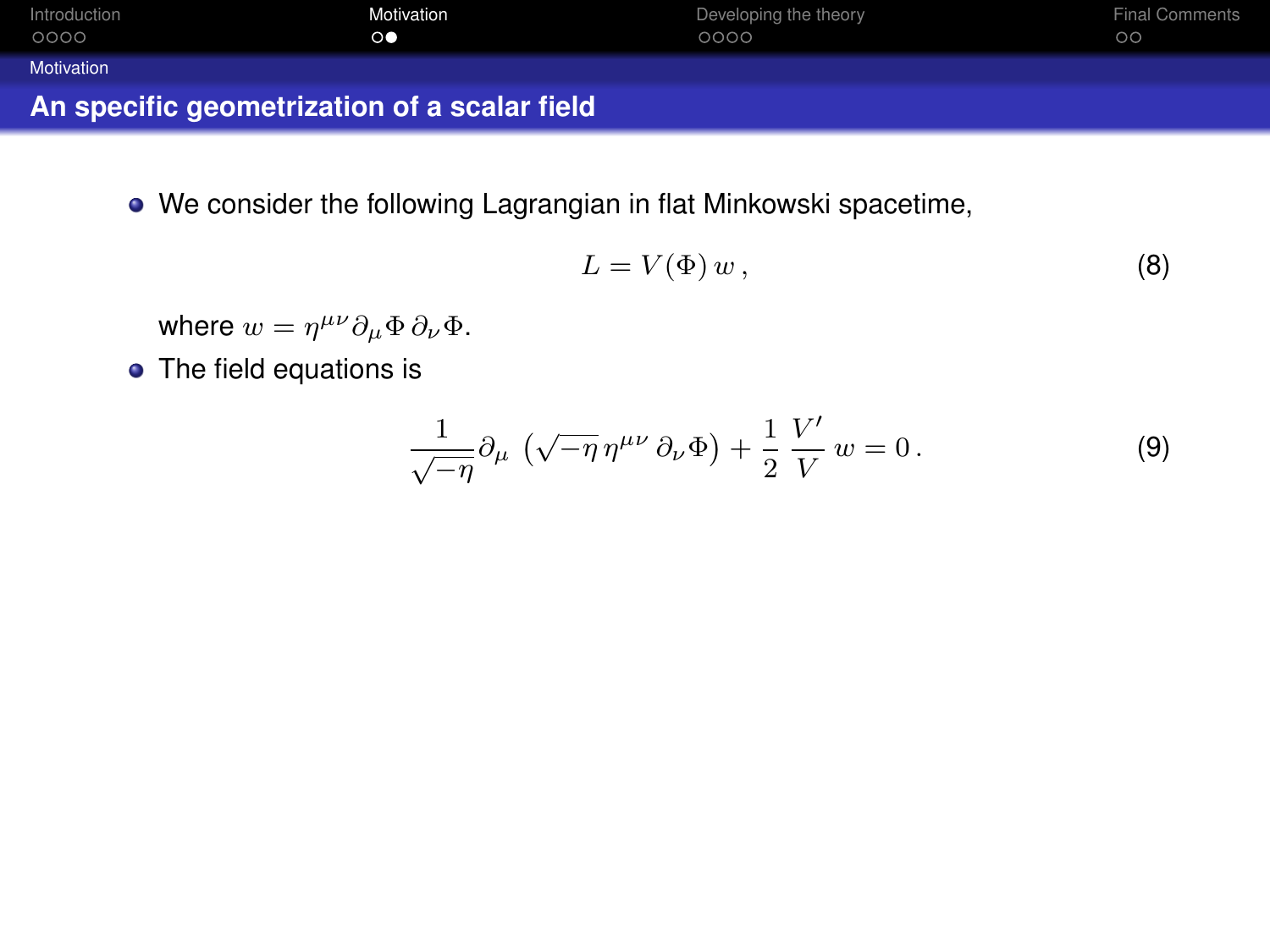<span id="page-23-0"></span>

| Introduction                                 | Motivation      | Developing the theory | <b>Final Comments</b> |
|----------------------------------------------|-----------------|-----------------------|-----------------------|
| 0000                                         | $\circ \bullet$ | 0000                  | $\circ$               |
| Motivation                                   |                 |                       |                       |
| An specific geometrization of a scalar field |                 |                       |                       |

We consider the following Lagrangian in flat Minkowski spacetime,

$$
L = V(\Phi) w, \tag{8}
$$

where  $w = \eta^{\mu\nu} \partial_{\mu} \Phi \, \partial_{\nu} \Phi$ .

But,

$$
\frac{1}{\sqrt{-\eta}}\partial_{\mu}(\sqrt{-\eta}\,\eta^{\mu\nu}\,\partial_{\nu}\Phi)+\frac{1}{2}\,\frac{V'}{V}\,w\quad\Leftrightarrow\quad\square\Phi\,,\tag{9}
$$

where the  $\Box$  represents the d'Alambertian operator calculated in terms of the metric,

$$
q^{\mu\nu} = \alpha(\Phi) \,\eta^{\mu\nu} + \frac{\beta(\Phi)}{w} \,\partial^{\mu}\Phi \partial^{\nu}\Phi \,, \tag{10}
$$

with

$$
\alpha + \beta = \alpha^3 V \,. \tag{11}
$$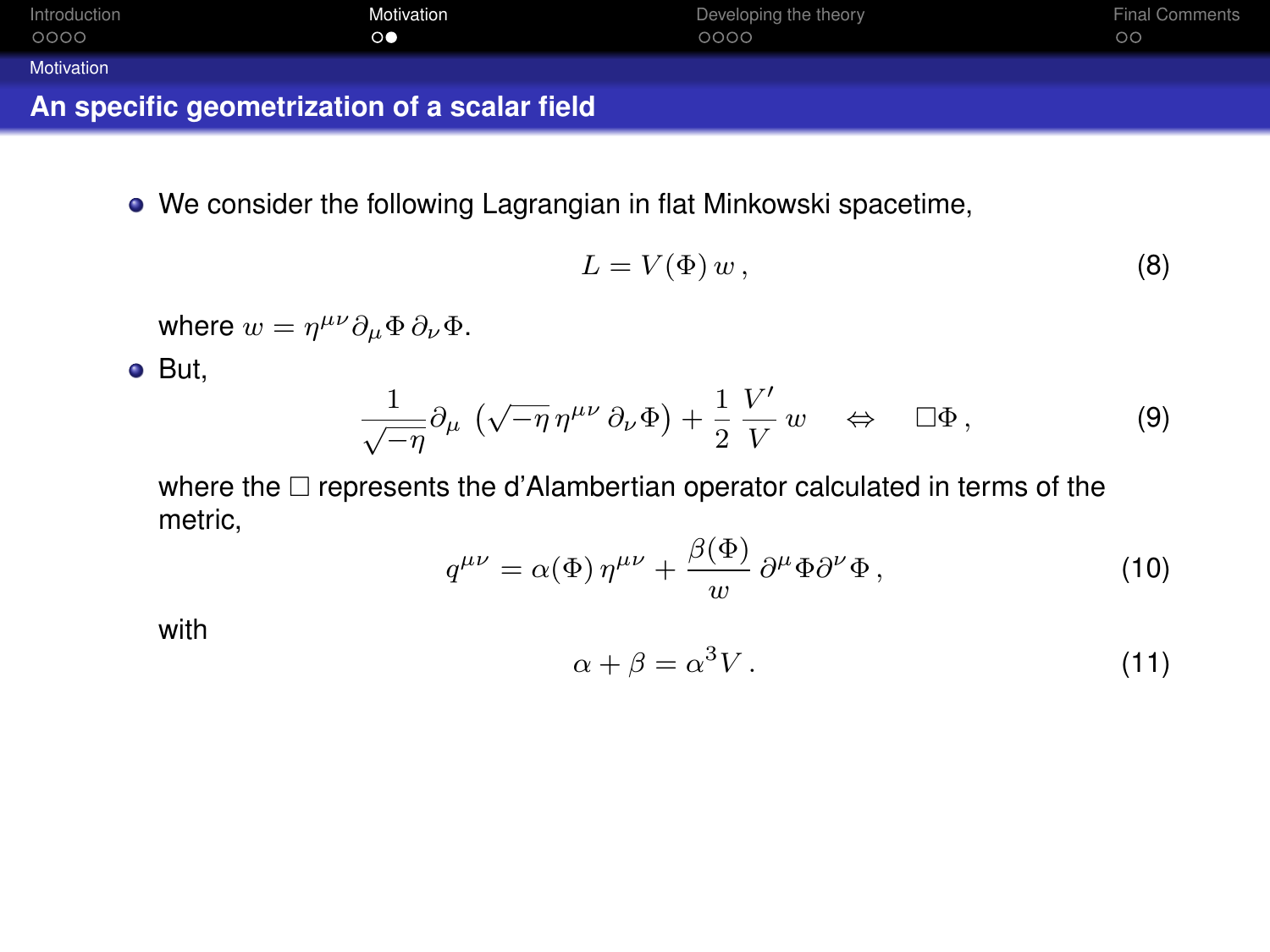<span id="page-24-0"></span>

| An specific geometrization of a scalar field |                 |                       |                       |  |  |
|----------------------------------------------|-----------------|-----------------------|-----------------------|--|--|
| Motivation                                   |                 |                       |                       |  |  |
| 0000                                         | $\circ \bullet$ | 0000                  | $\circ$               |  |  |
| Introduction                                 | Motivation      | Developing the theory | <b>Final Comments</b> |  |  |

We consider the following Lagrangian in flat Minkowski spacetime,

$$
L = V(\Phi) w, \tag{8}
$$

where  $w = \eta^{\mu\nu} \partial_{\mu} \Phi \, \partial_{\nu} \Phi$ .

But,

$$
\frac{1}{\sqrt{-\eta}}\partial_{\mu}(\sqrt{-\eta}\,\eta^{\mu\nu}\,\partial_{\nu}\Phi)+\frac{1}{2}\,\frac{V'}{V}\,w\quad\Leftrightarrow\quad\square\Phi\,,\tag{9}
$$

where the  $\Box$  represents the d'Alambertian operator calculated in terms of the metric,

$$
q^{\mu\nu} = \alpha(\Phi) \,\eta^{\mu\nu} + \frac{\beta(\Phi)}{w} \,\partial^{\mu}\Phi \partial^{\nu}\Phi \,, \tag{10}
$$

with

$$
\alpha + \beta = \alpha^3 V \,. \tag{11}
$$

• Thus, the dynamic of  $\Phi$  in the curved spacetime, given by  $q_{\mu\nu}$ , is

$$
\Box \Phi = 0. \tag{12}
$$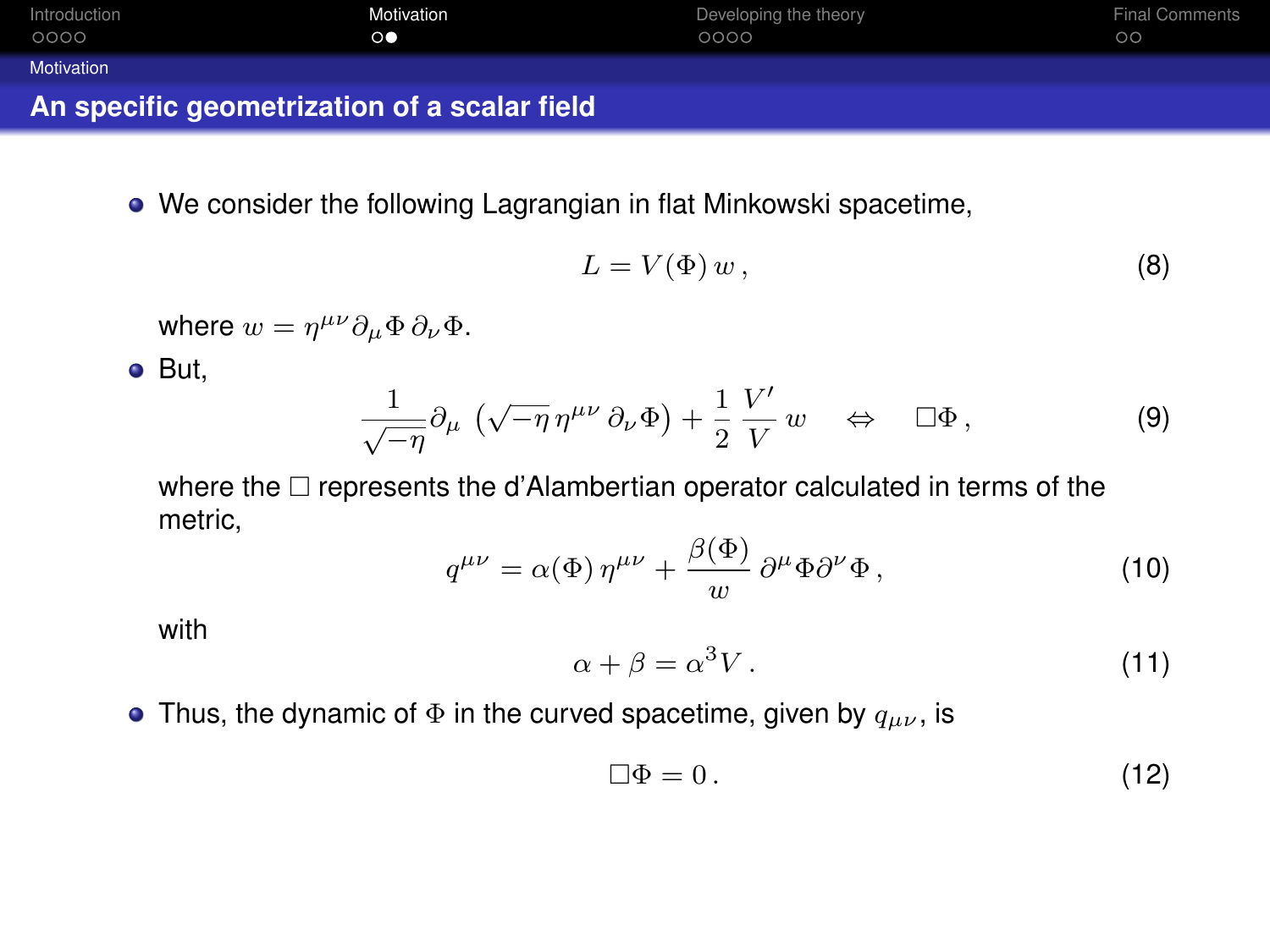<span id="page-25-0"></span>

| Introduction | Motivation | Developing the theory | <b>Final Comments</b> |
|--------------|------------|-----------------------|-----------------------|
| 0000         | $\circ$    | $\bullet$ 000         | oα                    |

First, we consider the weak field regime in the case of a test particle, in order to have Newtonian limit for the theory, we have that

$$
\frac{d^2x^i}{dt^2} = -\Gamma^i_{00} = -\partial^i \Phi_N.
$$
 (13)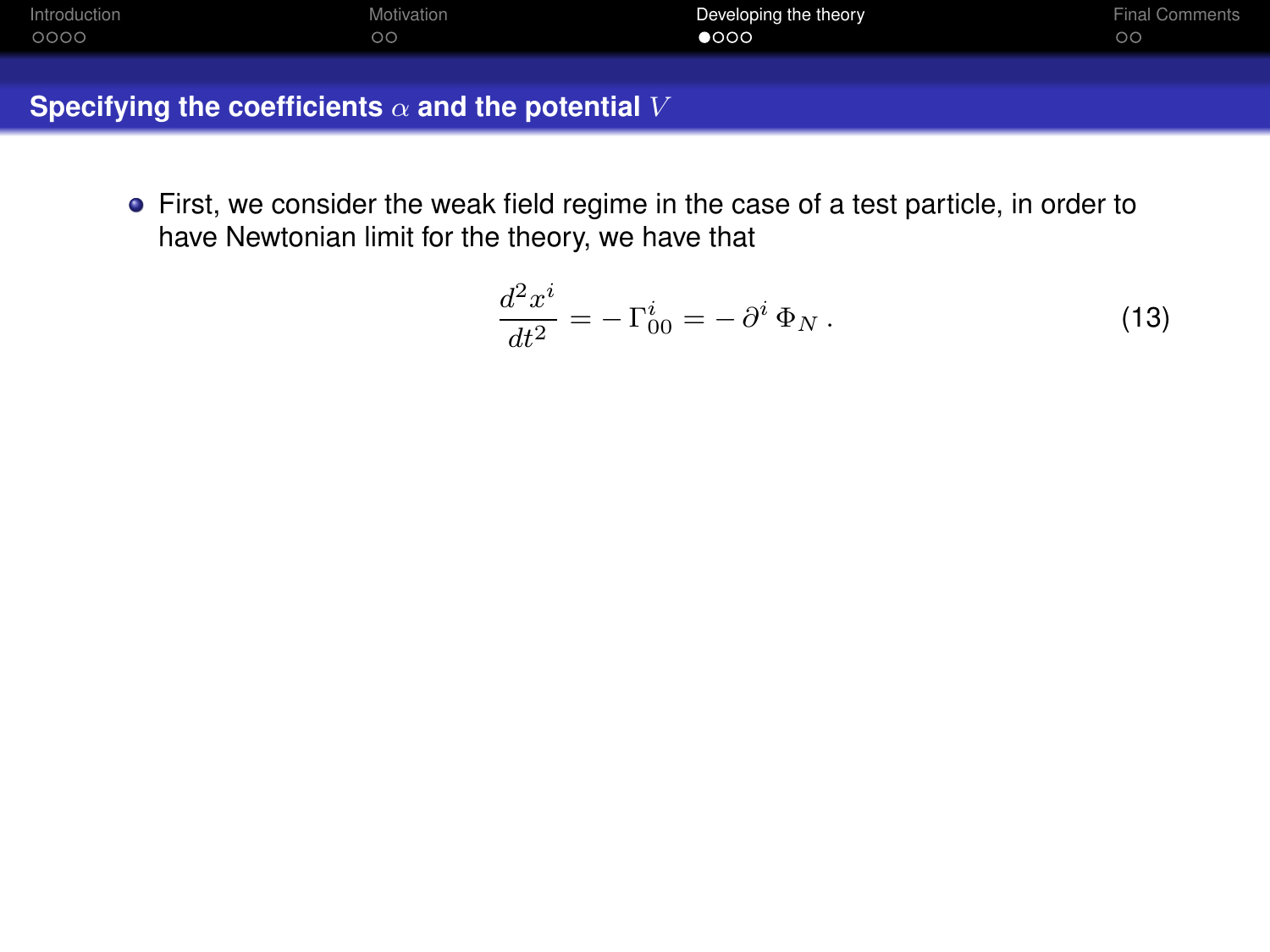| Introduction | Motivation | Developing the theory | Final Comments |
|--------------|------------|-----------------------|----------------|
| 0000         | oс         | 000                   | $\circ$        |

First, we consider the weak field regime in the case of a test particle, in order to have Newtonian limit for the theory, we have that

$$
\frac{d^2x^i}{dt^2} = -\Gamma^i_{00} = -\partial^i \Phi_N.
$$
\n(13)

Using the metric definition to calculated this connection component, the following holds

$$
\frac{1}{\alpha} \approx 1 + 2\Phi_N \,. \tag{14}
$$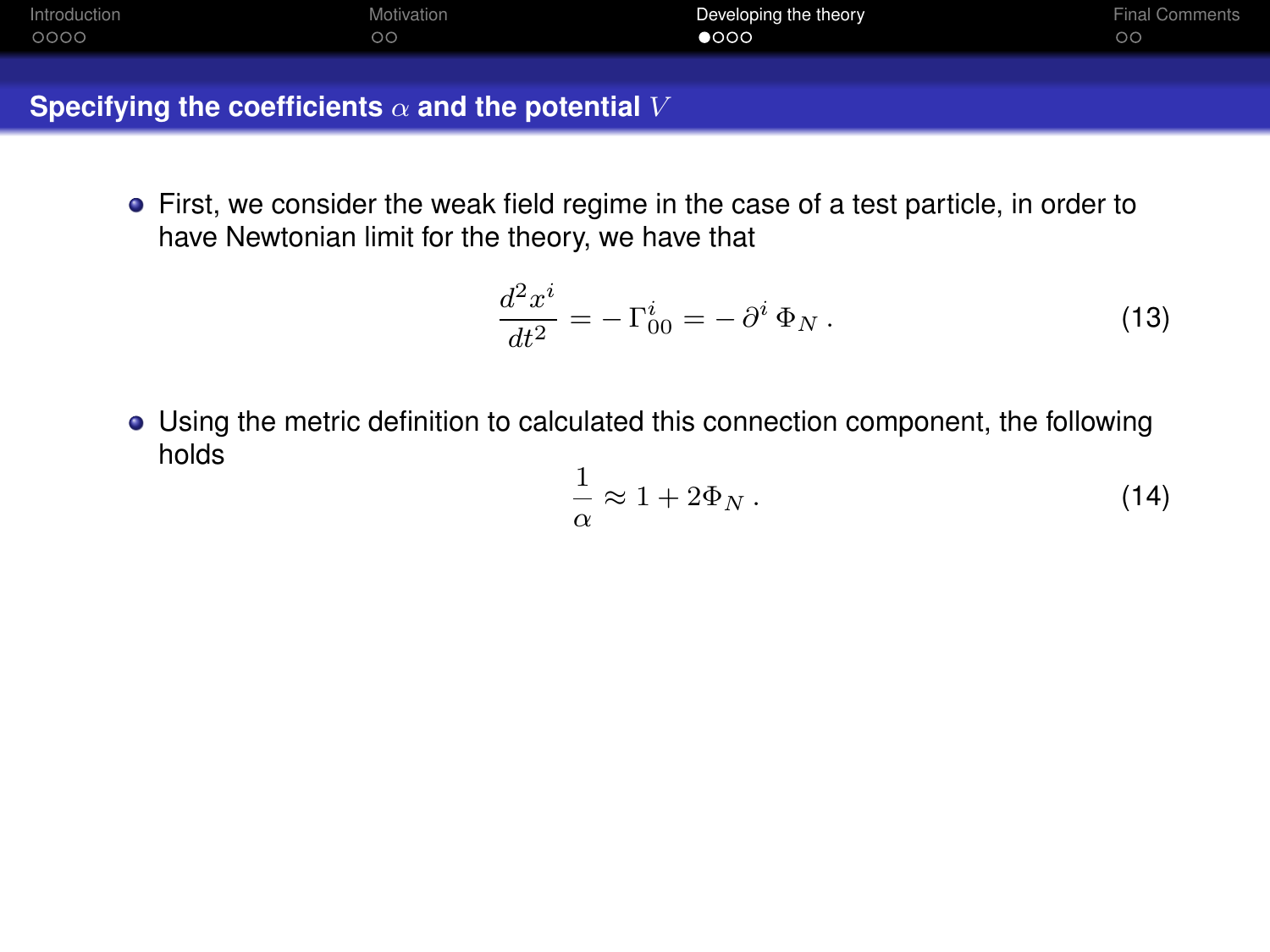| Introduction | Motivation | Developing the theory | Final Comments |
|--------------|------------|-----------------------|----------------|
| 0000         | oс         | 000                   | $\circ$        |

First, we consider the weak field regime in the case of a test particle, in order to have Newtonian limit for the theory, we have that

$$
\frac{d^2x^i}{dt^2} = -\Gamma^i_{00} = -\partial^i \Phi_N.
$$
\n(13)

Using the metric definition to calculated this connection component, the following holds

$$
\frac{1}{\alpha} \approx 1 + 2\Phi_N \,. \tag{14}
$$

We decide to explore the consequences of extrapolating this expression and define

$$
\alpha = e^{-2\Phi} \,. \tag{15}
$$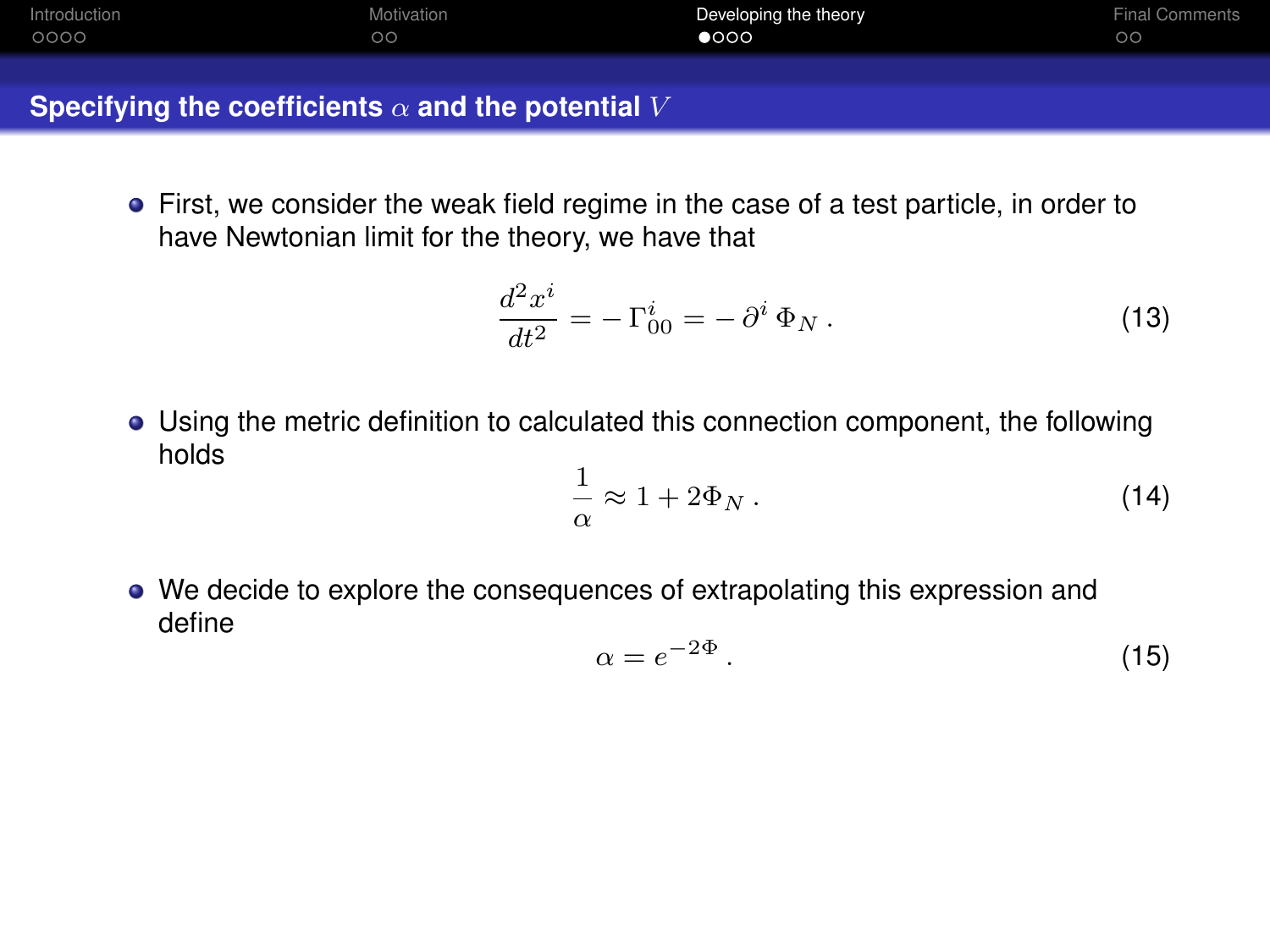| Introduction | Motivation | Developing the theory | Final Comments |
|--------------|------------|-----------------------|----------------|
| 0000         | oс         | 000                   | $\circ$        |

First, we consider the weak field regime in the case of a test particle, in order to have Newtonian limit for the theory, we have that

$$
\frac{d^2x^i}{dt^2} = -\Gamma^i_{00} = -\partial^i \Phi_N.
$$
\n(13)

Using the metric definition to calculated this connection component, the following holds

$$
\frac{1}{\alpha} \approx 1 + 2\Phi_N \,. \tag{14}
$$

We decide to explore the consequences of extrapolating this expression and define

$$
\alpha = e^{-2\Phi} \,. \tag{15}
$$

• Now, it only remains to determine the potential.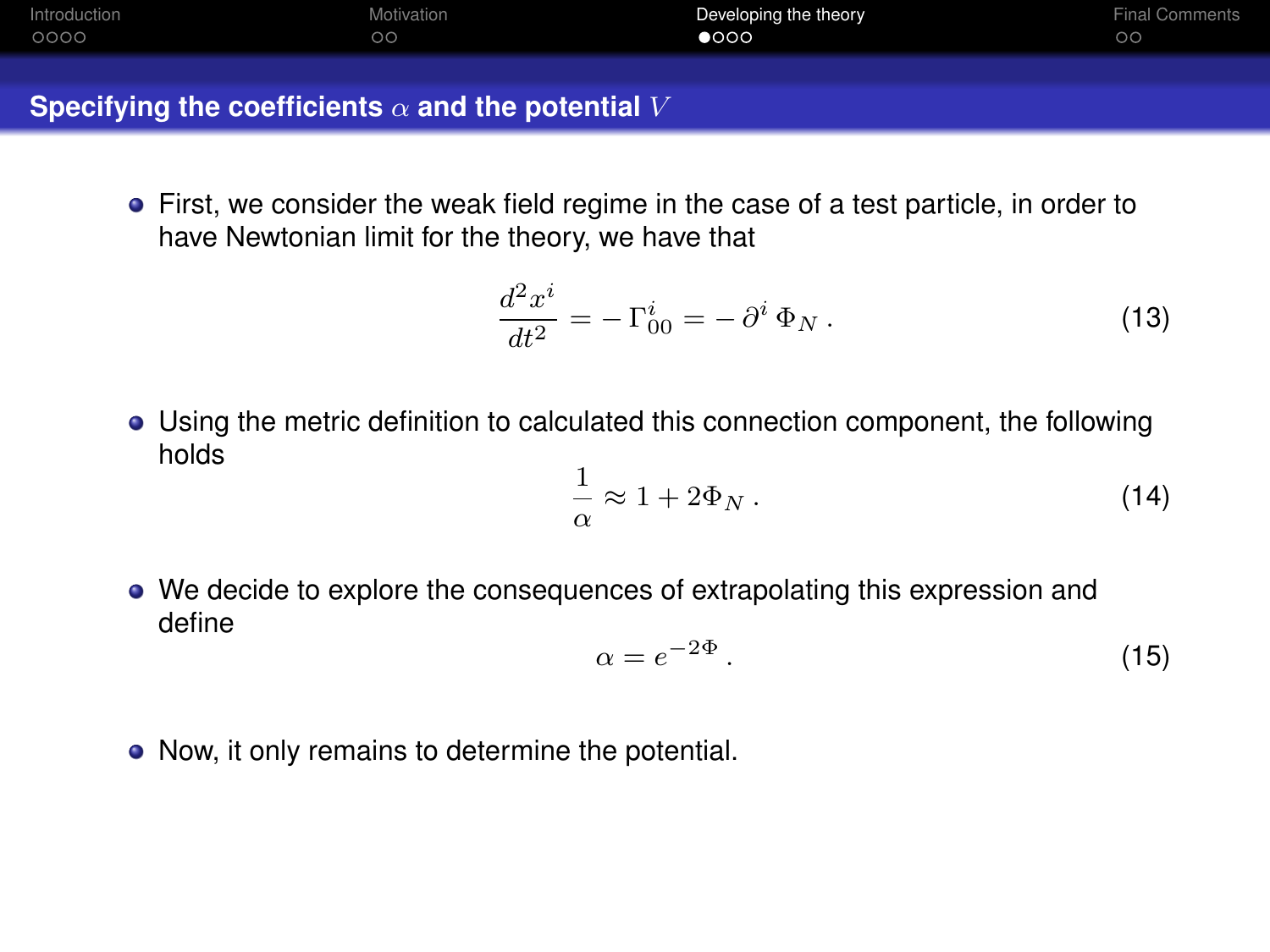| Introduction | Motivation | Developing the theory | <b>Final Comments</b> |
|--------------|------------|-----------------------|-----------------------|
| 0000         | $\circ$    | 0 000                 | $\circ$               |
|              |            |                       |                       |
|              |            |                       |                       |

 $\bullet$  To select among all possible  $V(\Phi)$ , we look from the indications from the various circumstances in which reliable experiments have been performed.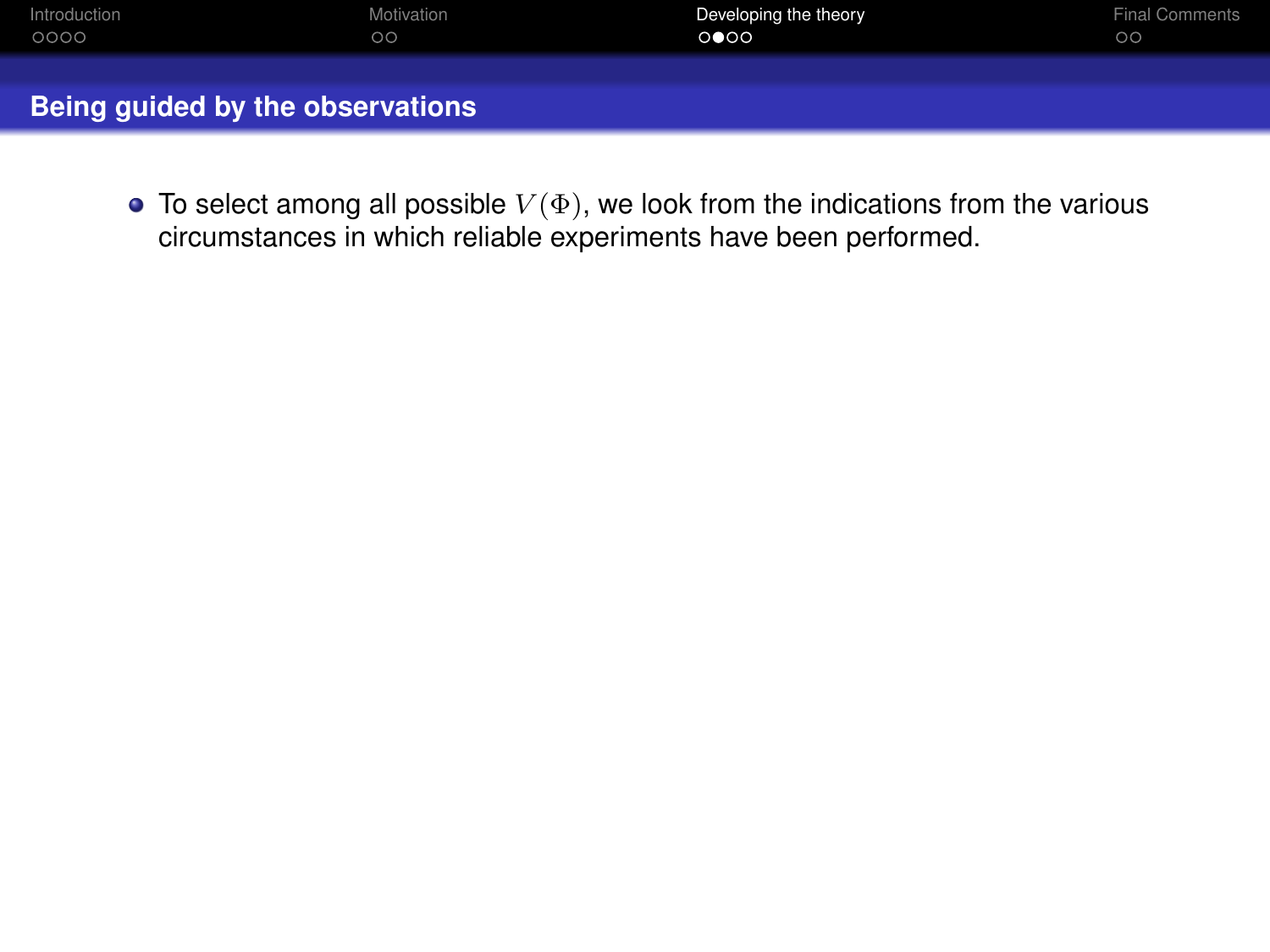| Introduction | Motivation | Developing the theory | <b>Final Comments</b> |
|--------------|------------|-----------------------|-----------------------|
| 0000         | $\circ$    | 0 000                 | $\circ$               |
|              |            |                       |                       |

- $\bullet$  To select among all possible  $V(\Phi)$ , we look from the indications from the various circumstances in which reliable experiments have been performed.
- We then look for the static and spherically symmetric case, in order to determine  $V$  in such way that this solution be satisfactory in a observational way.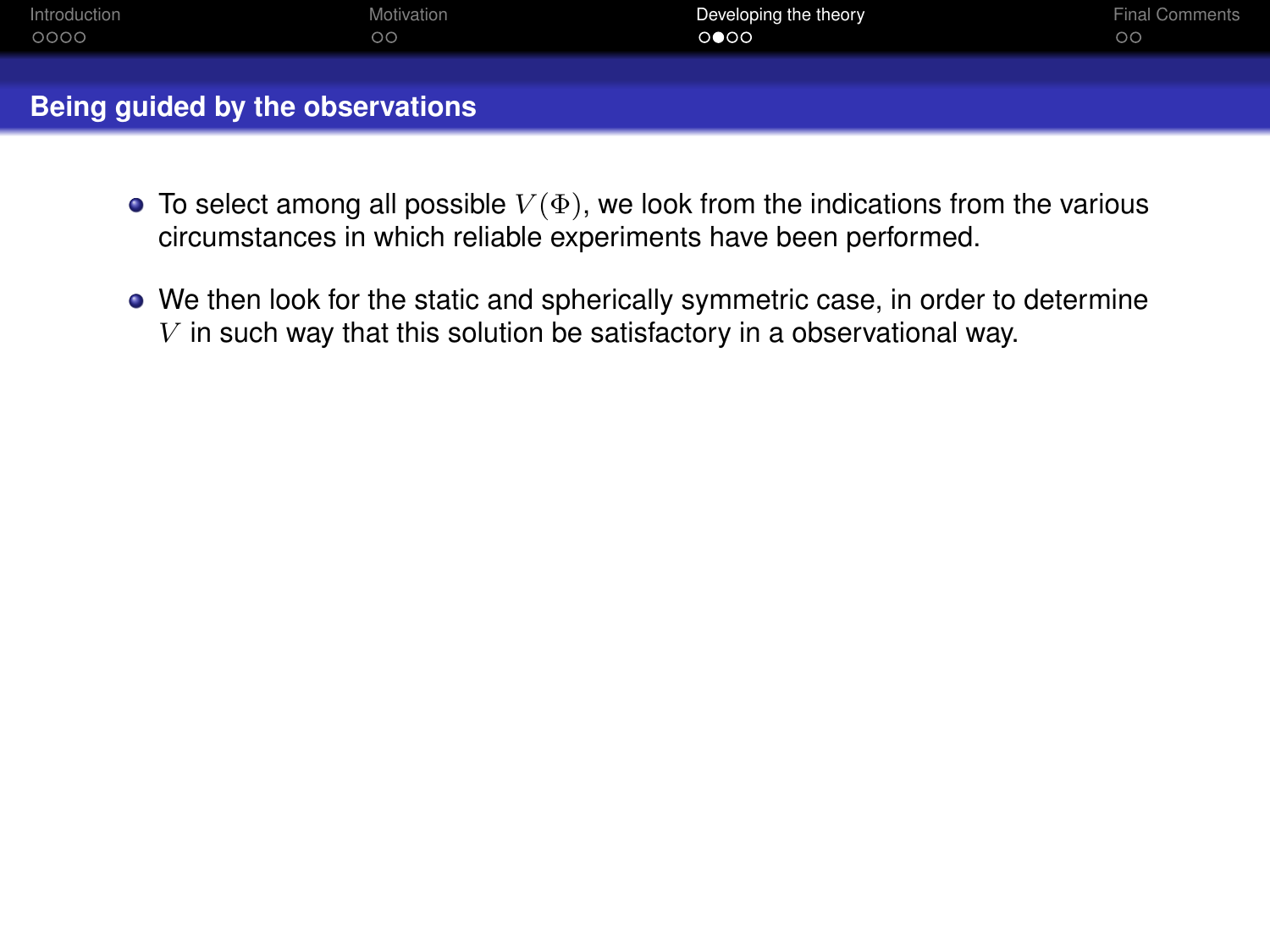| Introduction | Motivation   | Developing the theory | Final Comments |
|--------------|--------------|-----------------------|----------------|
| 0000         | $\circ\circ$ | 0 000                 | $\circ$        |
|              |              |                       |                |

- $\bullet$  To select among all possible  $V(\Phi)$ , we look from the indications from the various circumstances in which reliable experiments have been performed.
- We then look for the static and spherically symmetric case, in order to determine  $V$  in such way that this solution be satisfactory in a observational way.
- So, assuming  $\Phi = \Phi(r)$ , where r is the radial coordinate, the gravitational metric takes the form

$$
ds^2 = \frac{1}{\alpha} dt^2 - \frac{1}{\alpha^2 V} \left( 1 - r \frac{d\Phi}{dr} \right) dr^2 - r^2 d\Omega^2.
$$
 (16)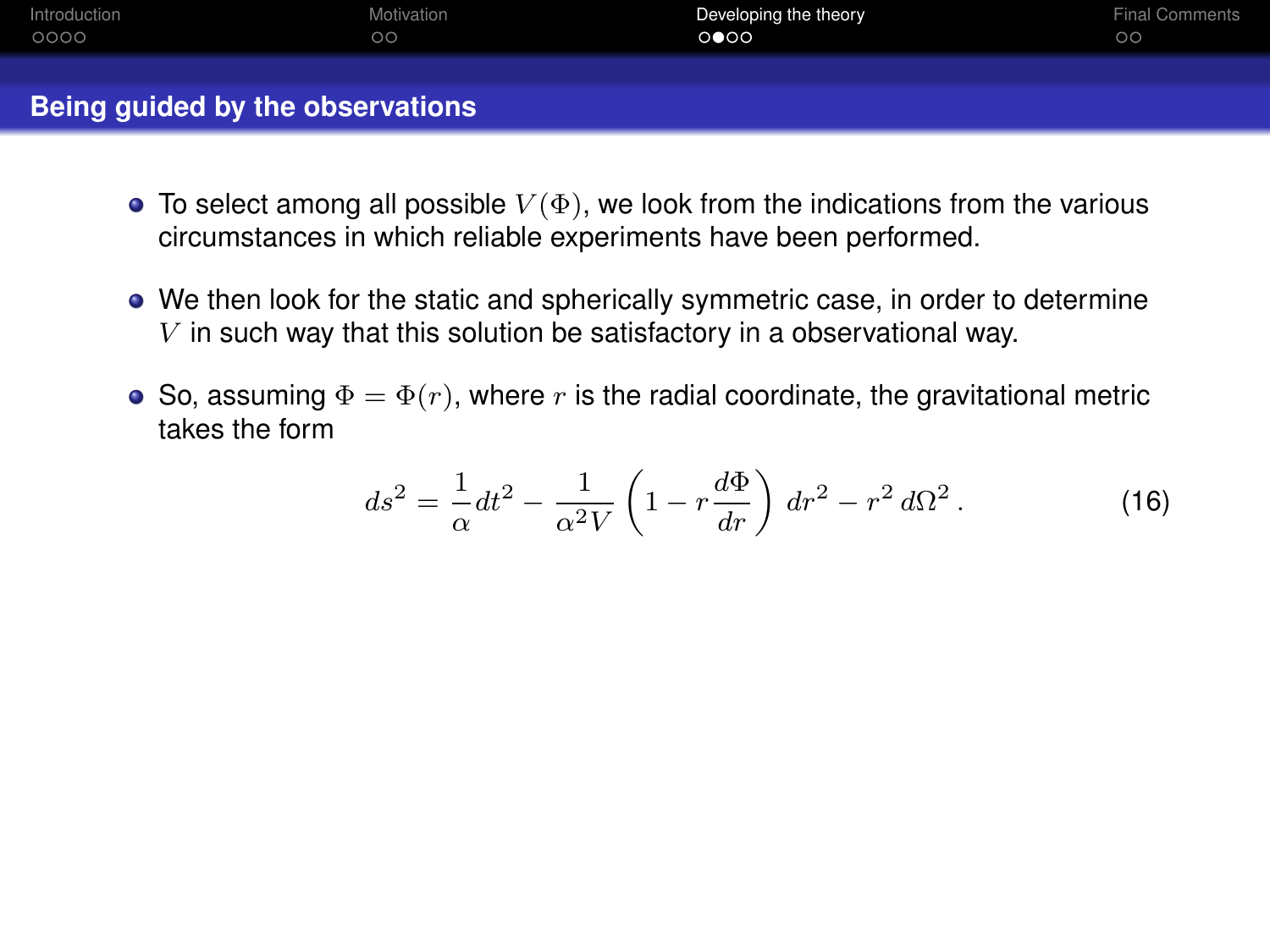| Introduction | Motivation   | Developing the theory | <b>Final Comments</b> |
|--------------|--------------|-----------------------|-----------------------|
| 0000         | $\circ\circ$ | 0 000                 | $\circ$               |
|              |              |                       |                       |

- $\bullet$  To select among all possible  $V(\Phi)$ , we look from the indications from the various circumstances in which reliable experiments have been performed.
- We then look for the static and spherically symmetric case, in order to determine  $V$  in such way that this solution be satisfactory in a observational way.
- So, assuming  $\Phi = \Phi(r)$ , where r is the radial coordinate, the gravitational metric takes the form

$$
ds^{2} = \frac{1}{\alpha}dt^{2} - \frac{1}{\alpha^{2}V} \left(1 - r\frac{d\Phi}{dr}\right) dr^{2} - r^{2} d\Omega^{2}.
$$
 (16)

• In order to have a Schwarzschild-like geometry, we impose  $q_{11} = -1/q_{00}$ . Applying in the dynamical equation  $\Box \Phi = 0$ , we get

$$
\Phi(r) = \frac{1}{2} \ln \left( 1 - \frac{r_H}{r} \right), \quad V = \frac{(3 - \alpha)^2}{4\alpha^3}.
$$
 (17)

with  $r_H = 2MG/c^2$ , and the final metric will be

$$
ds^{2} = \left(1 - \frac{r_{H}}{r}\right)dt^{2} - \left(1 - \frac{r_{H}}{r}\right)^{-1}dr^{2} - r^{2}d\Omega^{2}.
$$
 (18)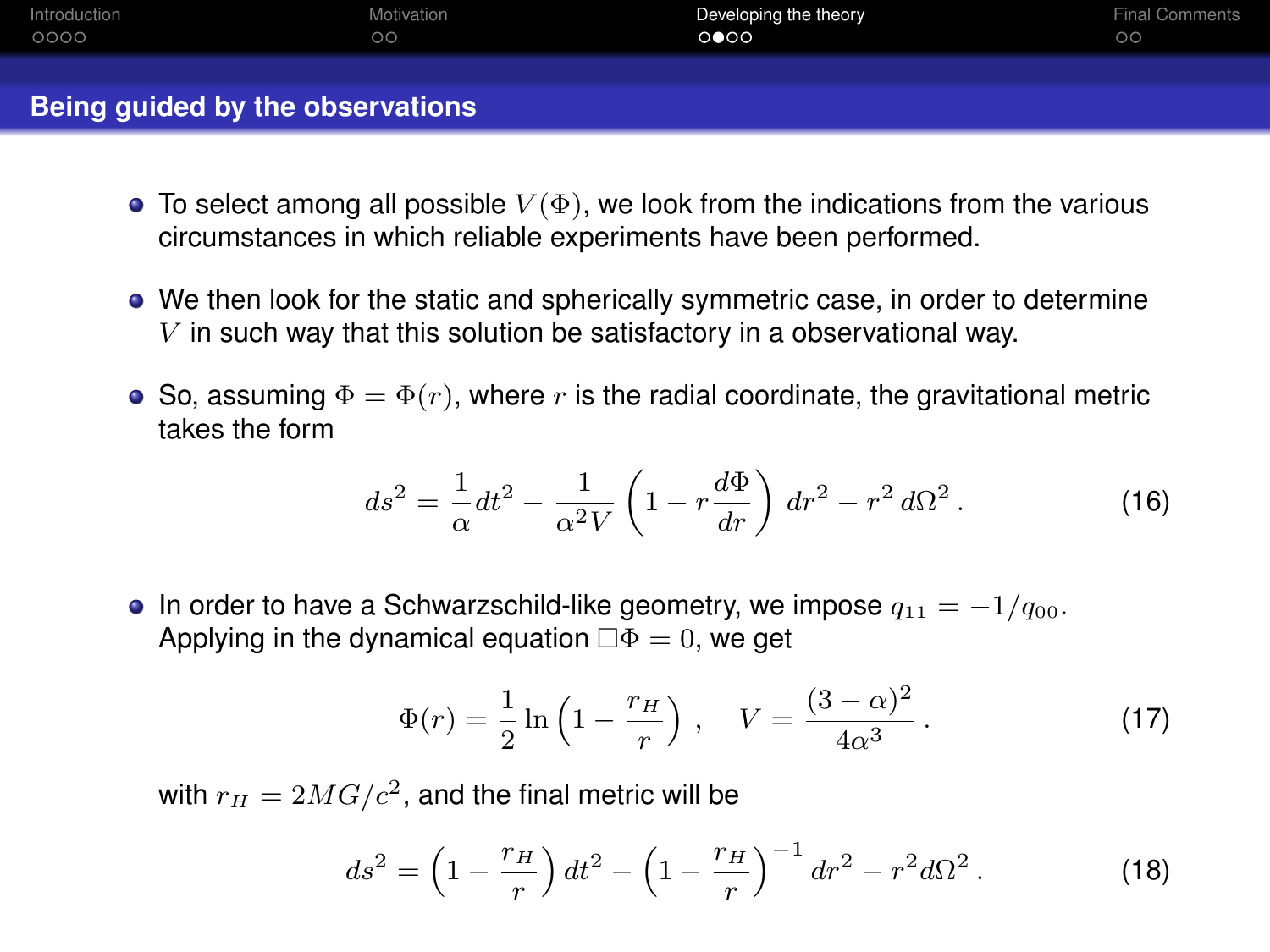| Introduction        | Motivation | Developing the theory | <b>Final Comments</b> |
|---------------------|------------|-----------------------|-----------------------|
| 0000                | $\circ$    | 0000                  | $\circ$               |
| <b>Final theory</b> |            |                       |                       |

Now the theory is complete.

The dynamic of the gravitational field is given by the Lagrangian

$$
L = V(\Phi) w, \tag{19}
$$

where the potential is

$$
V = \frac{(3-\alpha)^2}{4\alpha^3},\tag{20}
$$

with

$$
\alpha = e^{-2\Phi} \,. \tag{21}
$$

The gravitational metric generated by  $\Phi$  is

$$
q^{\mu\nu} = \alpha \eta^{\mu\nu} + \beta \frac{\partial^{\mu} \Phi \partial^{\nu} \Phi}{w}, \qquad (22)
$$

where the following expression determines the value of  $\beta$ ,

$$
\alpha + \beta = \alpha^3 V. \tag{23}
$$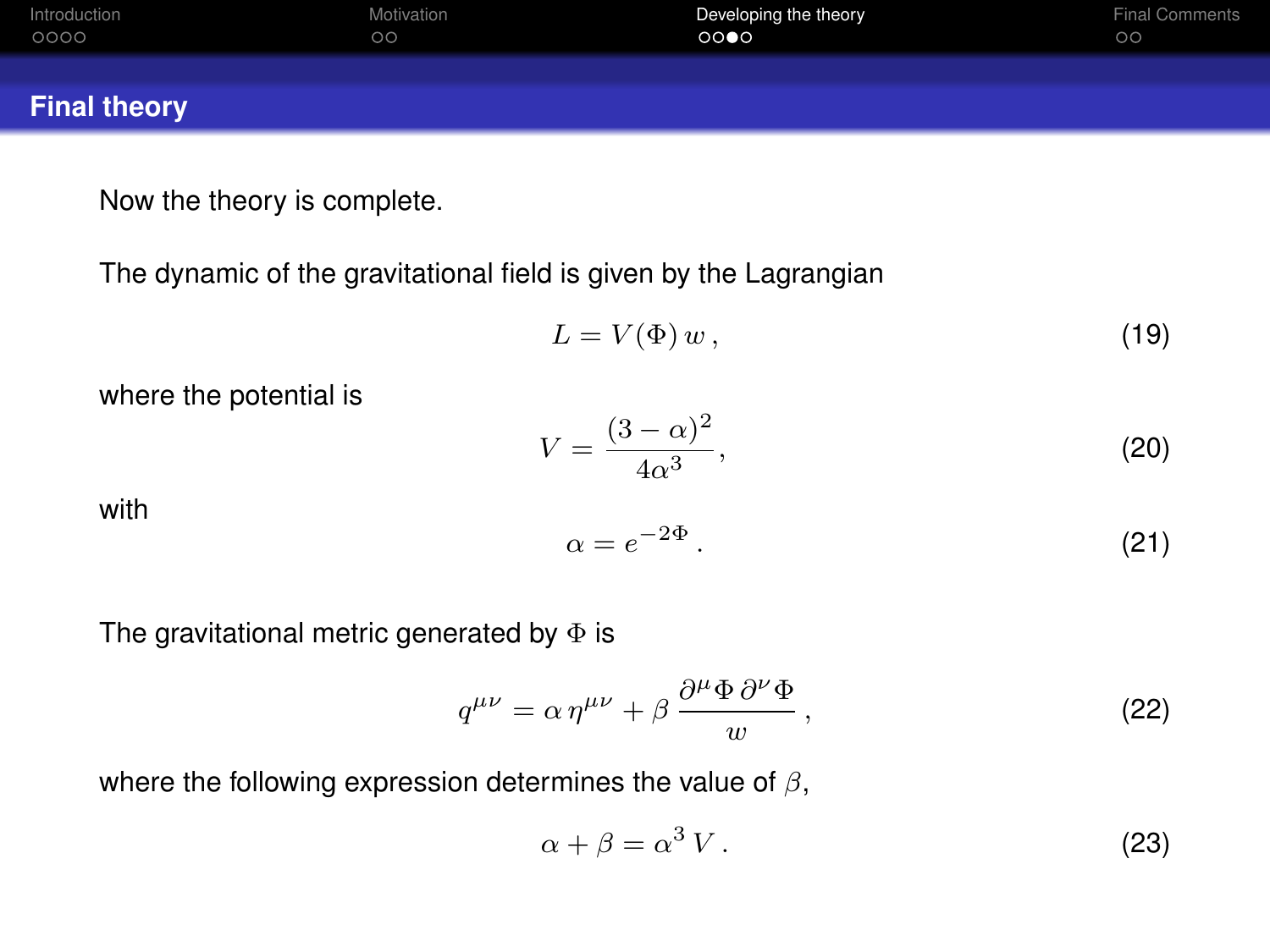| Introduction            | Motivation | Developing the theory | <b>Final Comments</b> |
|-------------------------|------------|-----------------------|-----------------------|
| 0000                    | $\circ$    | 000                   | $\circ$               |
| <b>Action principle</b> |            |                       |                       |

Once we have set the theory's potential and the coefficients of the gravitational metric, we proceed to description of its full dynamic.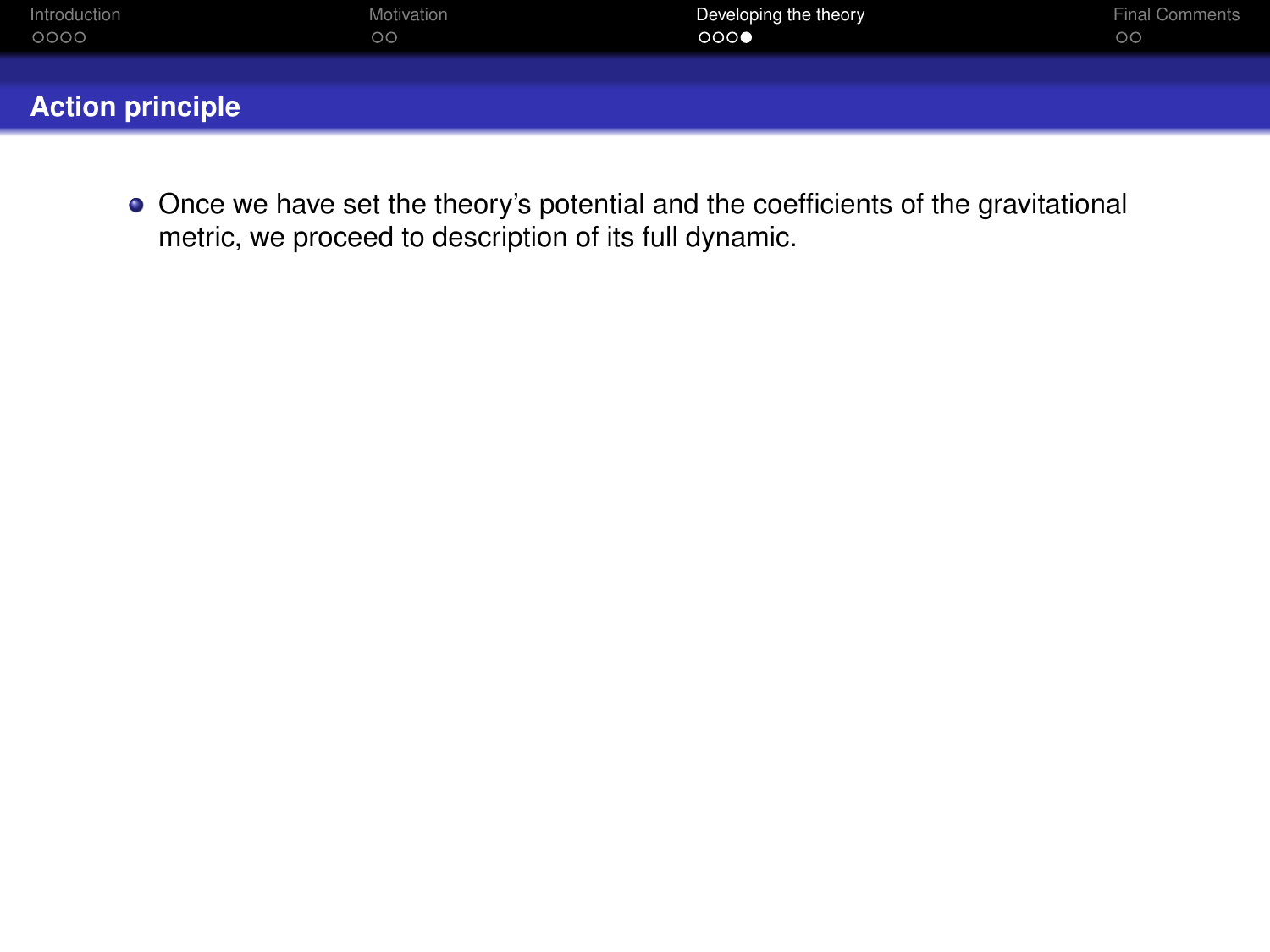| Introduction            | Motivation | Developing the theory | <b>Final Comments</b> |
|-------------------------|------------|-----------------------|-----------------------|
| 0000                    | $\circ$    | 000€                  | $\circ$               |
| <b>Action principle</b> |            |                       |                       |

- Once we have set the theory's potential and the coefficients of the gravitational metric, we proceed to description of its full dynamic.
- The action of the scalar field is easily described in the curved spacetime,

$$
S_{\Phi} = \int \sqrt{-\eta} \, Vw \, d^4x = \int \sqrt{-q} \, \Omega \sqrt{V} d^4x \,, \quad \text{with} \quad \Omega \equiv q^{\alpha \beta} \partial_{\alpha} \Phi \partial_{\beta} \Phi \,. \tag{24}
$$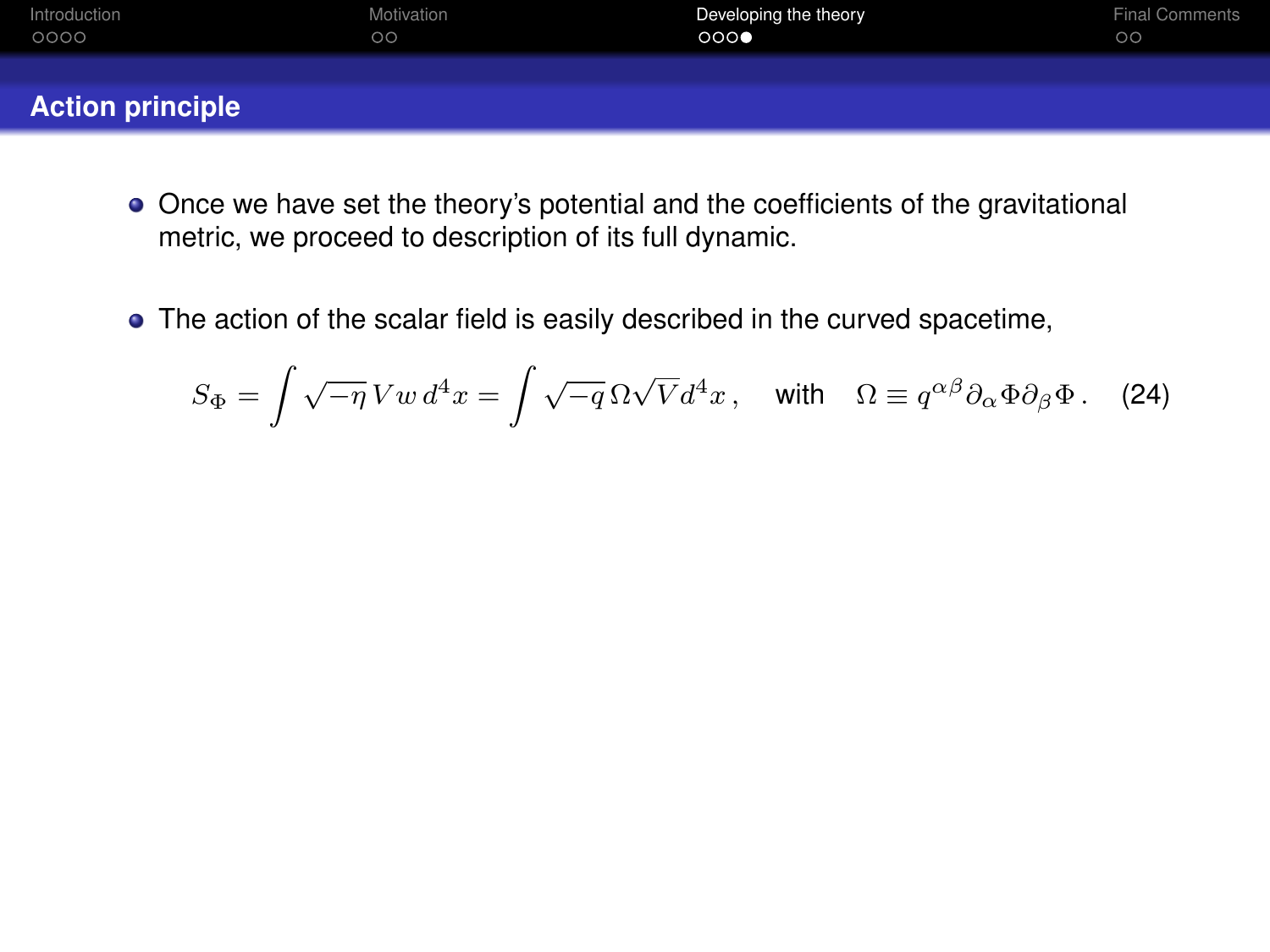| Introduction            | Motivation | Developing the theory | <b>Final Comments</b> |
|-------------------------|------------|-----------------------|-----------------------|
| 0000                    | $\circ$    | 000                   | $\circ$               |
| <b>Action principle</b> |            |                       |                       |

- Once we have set the theory's potential and the coefficients of the gravitational metric, we proceed to description of its full dynamic.
- The action of the scalar field is easily described in the curved spacetime,

$$
S_{\Phi} = \int \sqrt{-\eta} \, Vw \, d^4x = \int \sqrt{-q} \, \Omega \sqrt{V} d^4x \,, \quad \text{with} \quad \Omega \equiv q^{\alpha \beta} \partial_{\alpha} \Phi \partial_{\beta} \Phi \,. \tag{24}
$$

• From the variational principle, we get

$$
\delta S_{\Phi} = -2 \int \sqrt{-q} \sqrt{V} \,\Box \Phi \,\delta \Phi \,d^4 x \,. \tag{25}
$$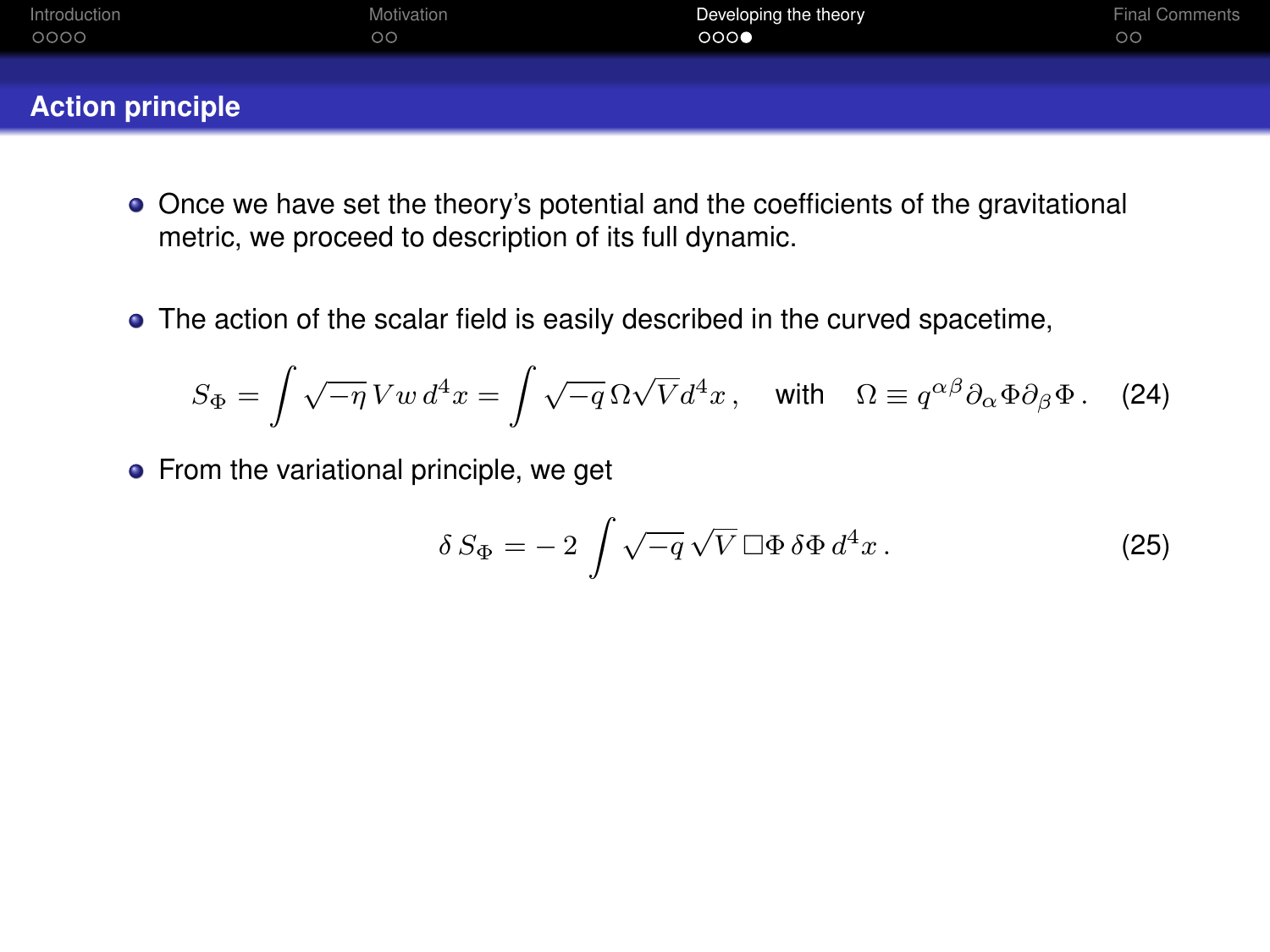| Introduction            | Motivation | Developing the theory | <b>Final Comments</b> |
|-------------------------|------------|-----------------------|-----------------------|
| 0000                    | $\circ$    | 000                   | $\circ$               |
| <b>Action principle</b> |            |                       |                       |

- Once we have set the theory's potential and the coefficients of the gravitational metric, we proceed to description of its full dynamic.
- Scalar variational principle:  $\implies \delta S_{\Phi} = -2 \int \sqrt{-q} \sqrt{V} \, \Box \Phi \, \delta \Phi \, d^4 x$ .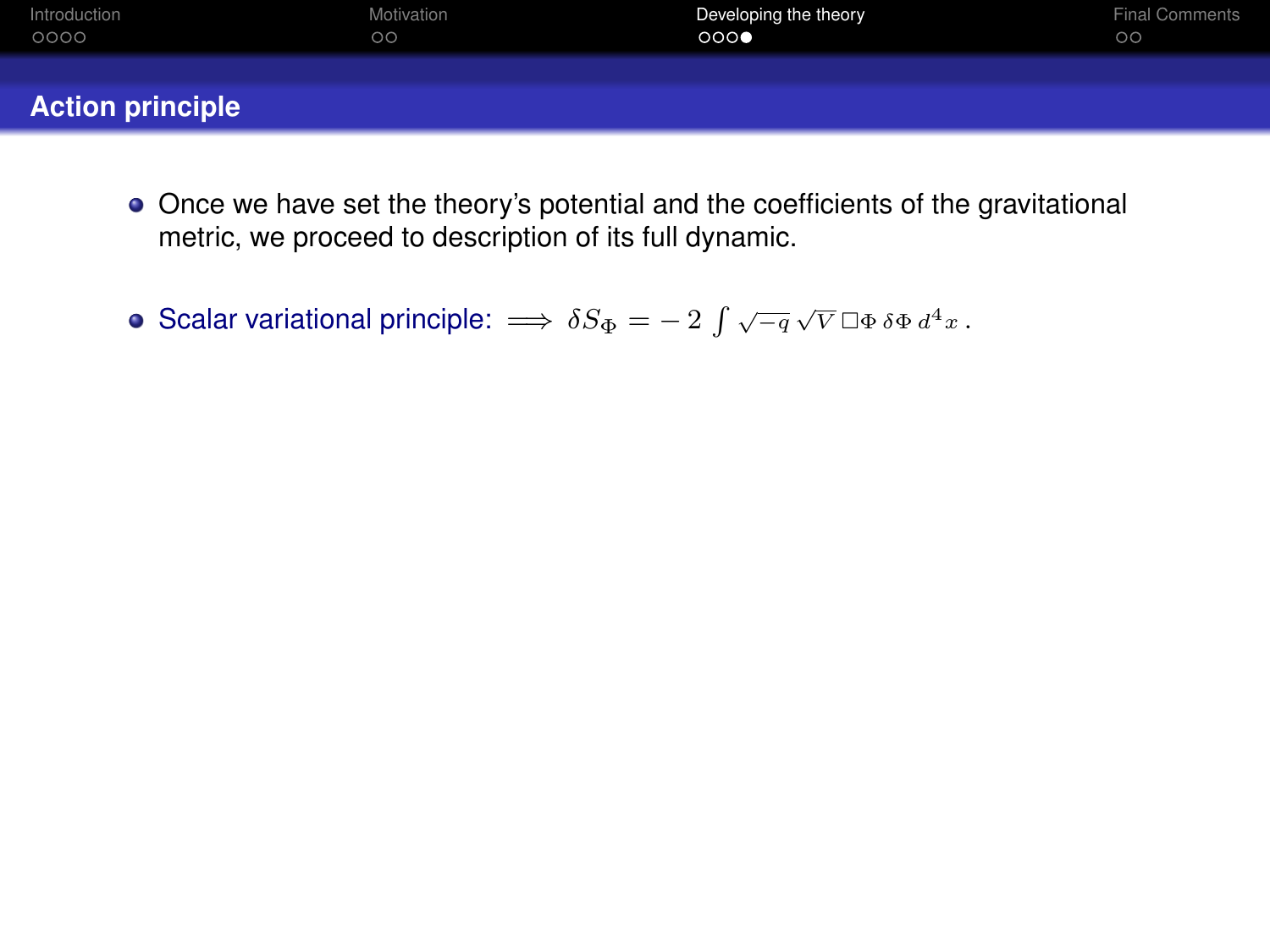| Introduction            | Motivation | Developing the theory | <b>Final Comments</b> |
|-------------------------|------------|-----------------------|-----------------------|
| 0000                    | $\circ$    | 000                   | $\circ$               |
| <b>Action principle</b> |            |                       |                       |

- Once we have set the theory's potential and the coefficients of the gravitational metric, we proceed to description of its full dynamic.
- Scalar variational principle:  $\implies \delta S_{\Phi} = -2 \int \sqrt{-q} \sqrt{V} \, \Box \Phi \, \delta \Phi \, d^4 x$ .
- Action corresponding to the matter,

$$
S_m = \int \sqrt{-q} L_m d^4 x \,, \tag{24}
$$

which returns that,

$$
\delta S_m = -\,\frac{1}{2}\,\int \sqrt{-q}\,T^{\mu\nu}\delta q_{\mu\nu}\,d^4x\,,\quad \text{where}\quad T_{\mu\nu} \equiv \frac{2}{\sqrt{-q}}\,\frac{\delta(\sqrt{-q}\,L_m)}{\delta q^{\mu\nu}}\,. \tag{25}
$$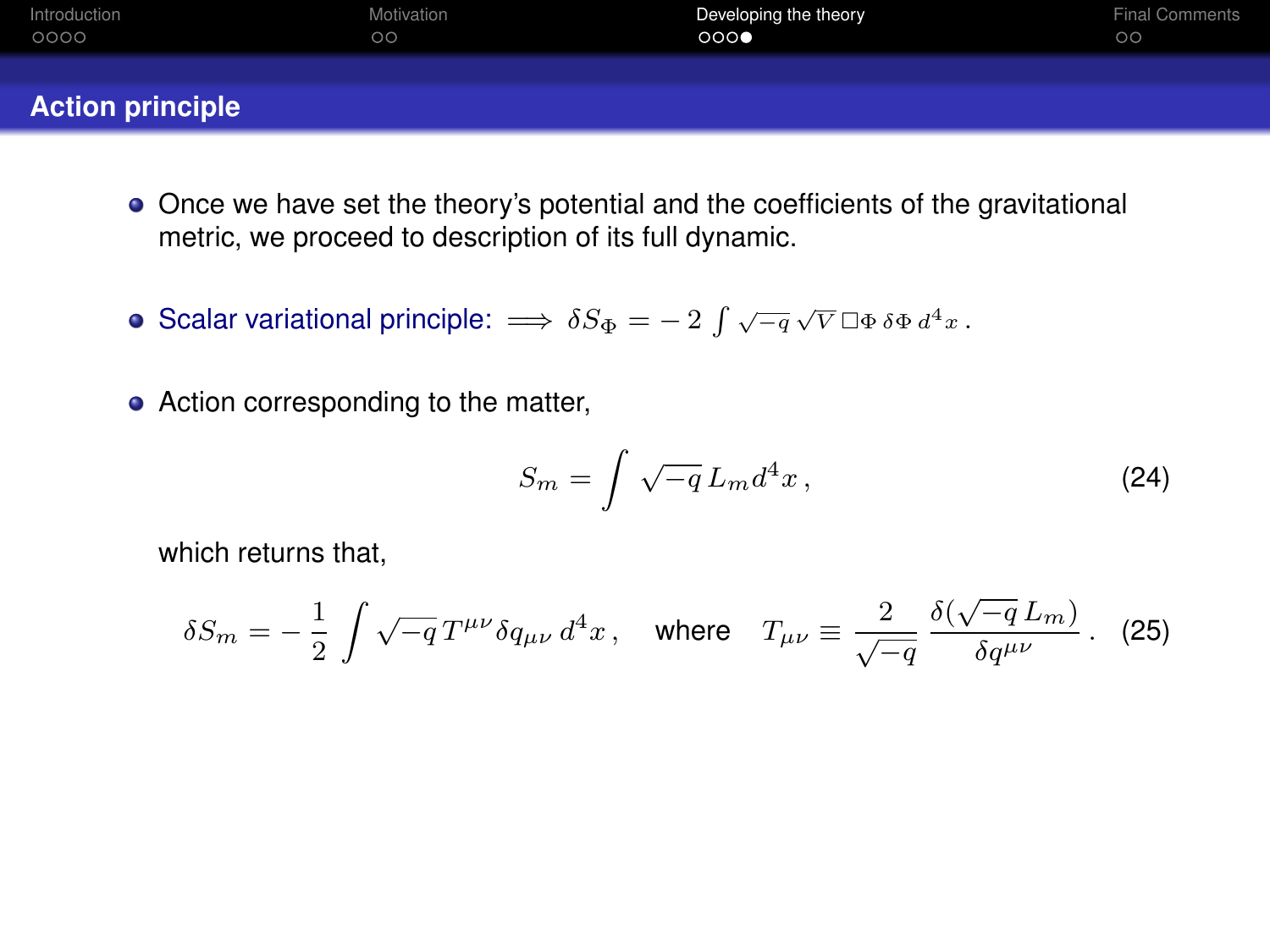| Introduction            | Motivation | Developing the theory | <b>Final Comments</b> |
|-------------------------|------------|-----------------------|-----------------------|
| 0000                    | $\circ$    | 000                   | $\circ$               |
| <b>Action principle</b> |            |                       |                       |

- Once we have set the theory's potential and the coefficients of the gravitational metric, we proceed to description of its full dynamic.
- Scalar variational principle:  $\implies \delta S_{\Phi} = -2 \int \sqrt{-q} \sqrt{V} \, \Box \Phi \, \delta \Phi \, d^4 x$ .
- Action corresponding to the matter,

$$
S_m = \int \sqrt{-q} L_m d^4 x \,, \tag{24}
$$

which returns that,

$$
\delta S_m = -\,\frac{1}{2}\,\int \sqrt{-q}\,T^{\mu\nu}\delta q_{\mu\nu}\,d^4x\,,\quad \text{where}\quad T_{\mu\nu} \equiv \frac{2}{\sqrt{-q}}\,\frac{\delta(\sqrt{-q}\,L_m)}{\delta q^{\mu\nu}}\,. \tag{25}
$$

• But the metric  $q_{\mu\nu}$  is not the fundamental quantity. We have to vary it as a function of Φ.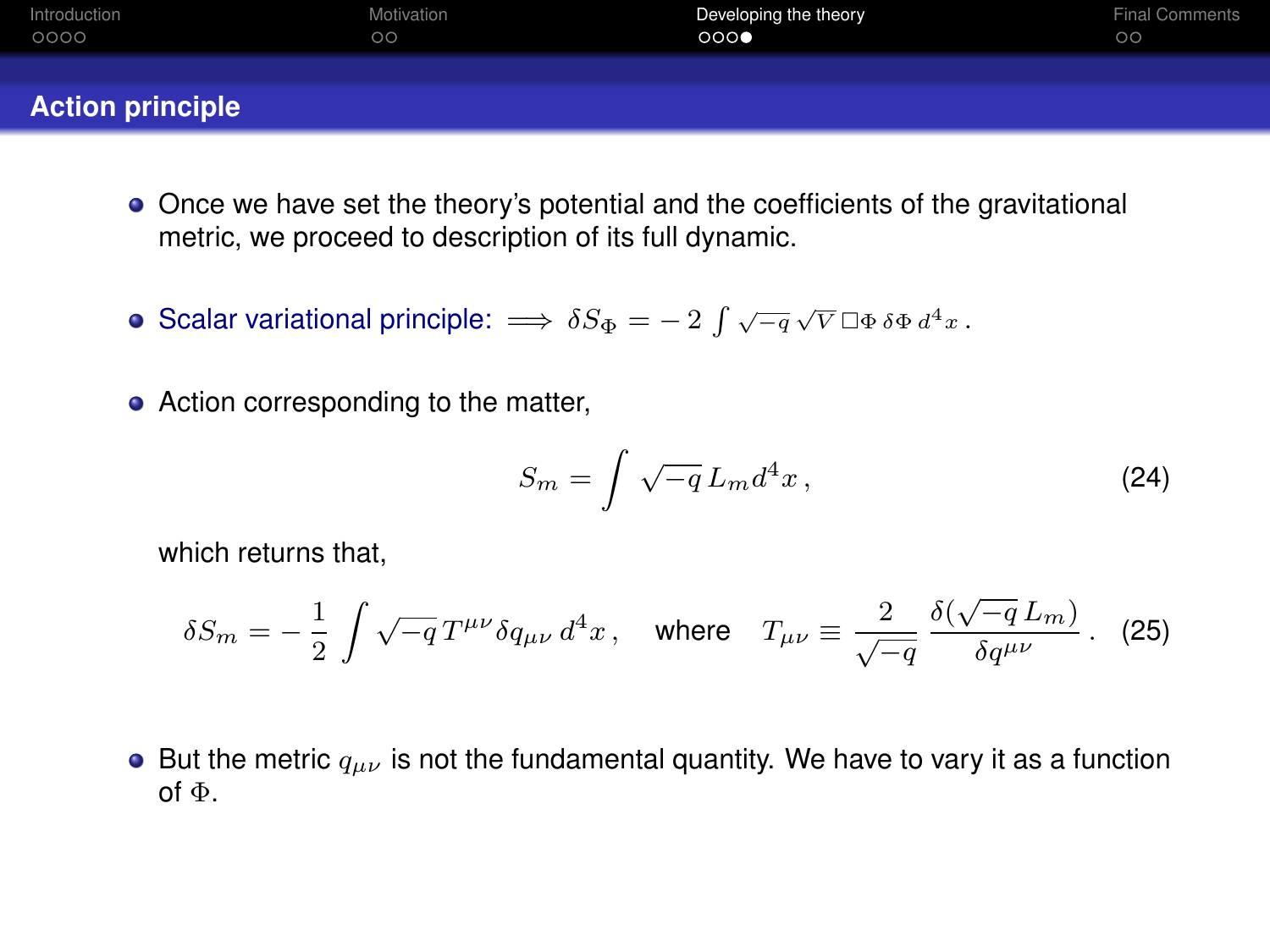| Introduction            | Motivation | Developing the theory | <b>Final Comments</b> |
|-------------------------|------------|-----------------------|-----------------------|
| 0000                    | $\circ$    | 000                   | $\circ$               |
| <b>Action principle</b> |            |                       |                       |

- Once we have set the theory's potential and the coefficients of the gravitational metric, we proceed to description of its full dynamic.
- Scalar variational principle:  $\implies \delta S_{\Phi} = -2 \int \sqrt{-q} \sqrt{V} \, \Box \Phi \, \delta \Phi \, d^4 x$ .
- Matter variational principle:

$$
\delta S_m = \int \sqrt{-q} \left[ \left( \frac{3+\alpha}{3-\alpha} \right) E - T - C^{\lambda}, \lambda \right] \delta \Phi d^4 x, \tag{24}
$$

$$
T \equiv T^{\mu\nu} q_{\mu\nu}, \quad E \equiv \frac{T^{\mu\nu} \partial_{\mu} \Phi \partial_{\nu} \Phi}{\Omega}, \tag{25}
$$

$$
C^{\lambda} \equiv \frac{\beta}{\alpha \,\Omega} \left( T^{\lambda \mu} - E \, q^{\lambda \mu} \right) \, \partial_{\mu} \Phi \tag{26}
$$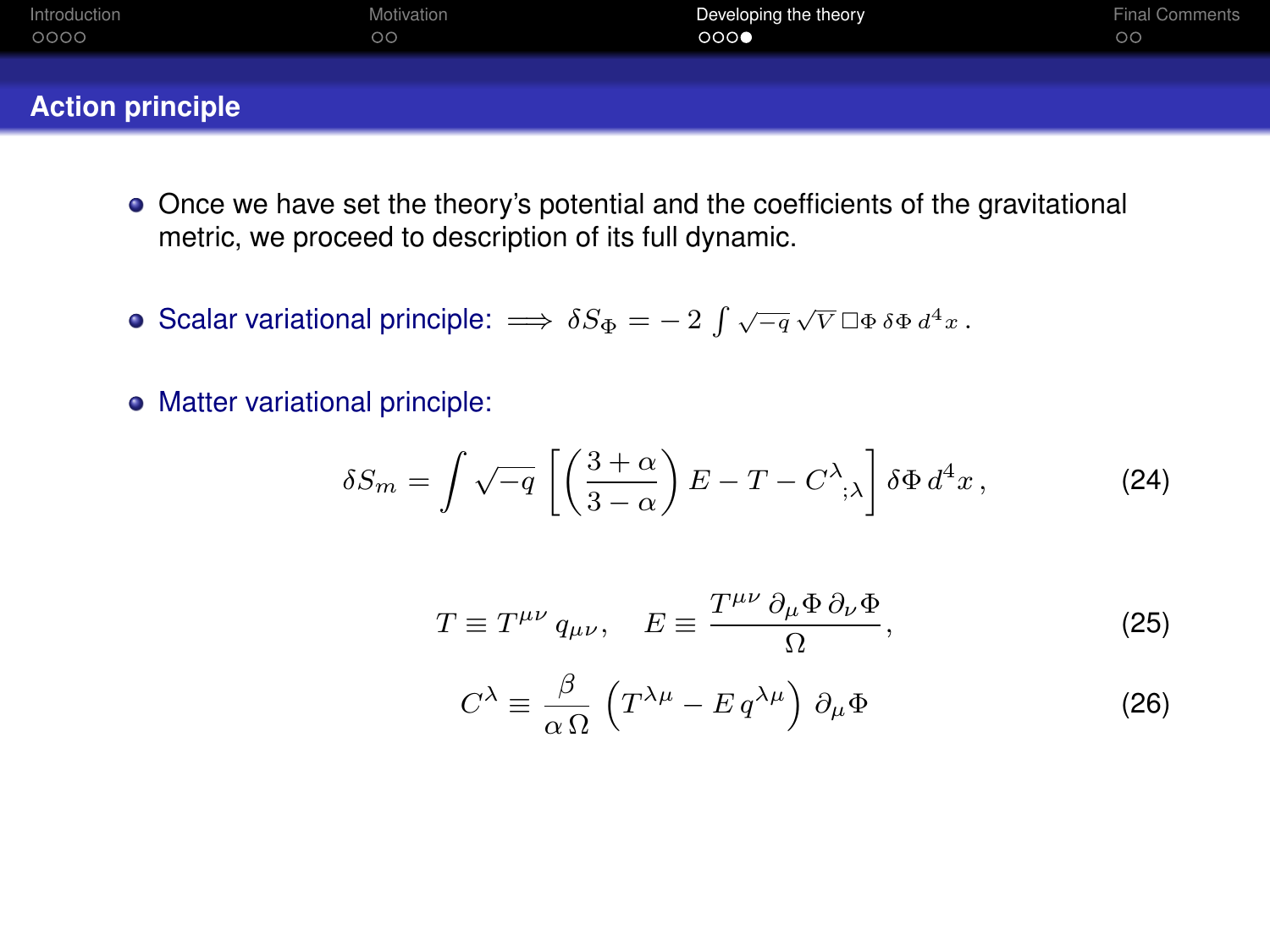| Introduction            | Motivation | Developing the theory | <b>Final Comments</b> |
|-------------------------|------------|-----------------------|-----------------------|
| 0000                    | $\circ$    | 000                   | $\circ$               |
| <b>Action principle</b> |            |                       |                       |

- Once we have set the theory's potential and the coefficients of the gravitational metric, we proceed to description of its full dynamic.
- Scalar variational principle:  $\implies \delta S_{\Phi} = -2 \int \sqrt{-q} \sqrt{V} \, \Box \Phi \, \delta \Phi \, d^4 x$ .
- Matter variational principle:

$$
\delta S_m = \int \sqrt{-q} \underbrace{\left[ \left( \frac{3+\alpha}{3-\alpha} \right) E - T - C^{\lambda}; \lambda \right]}_{-2\,\chi} \delta \Phi \, d^4 x \,, \tag{24}
$$

$$
T \equiv T^{\mu\nu} q_{\mu\nu}, \quad E \equiv \frac{T^{\mu\nu} \partial_{\mu} \Phi \partial_{\nu} \Phi}{\Omega}, \tag{25}
$$

$$
C^{\lambda} \equiv \frac{\beta}{\alpha \,\Omega} \left( T^{\lambda \mu} - E \, q^{\lambda \mu} \right) \, \partial_{\mu} \Phi \tag{26}
$$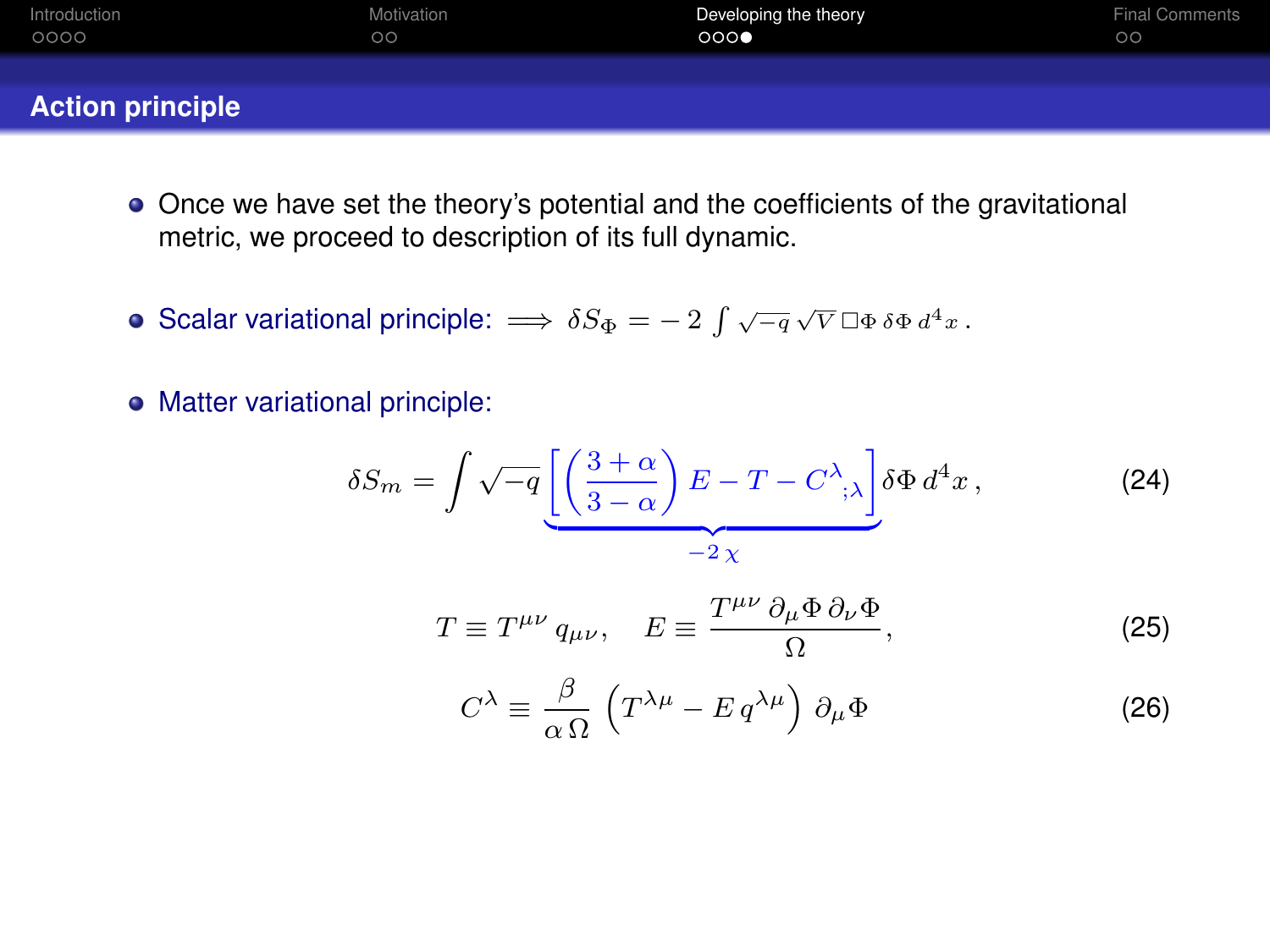| Introduction            | Motivation | Developing the theory | <b>Final Comments</b> |
|-------------------------|------------|-----------------------|-----------------------|
| 0000                    | $\circ$    | 000                   | $\circ$               |
| <b>Action principle</b> |            |                       |                       |

- Once we have set the theory's potential and the coefficients of the gravitational metric, we proceed to description of its full dynamic.
- Scalar variational principle:  $\implies \delta S_{\Phi} = -2 \int \sqrt{-q} \sqrt{V} \, \Box \Phi \, \delta \Phi \, d^4 x$ .
- Matter variational principle:  $\Longrightarrow \delta S_m = -2\int \sqrt{-q}\,\chi\,\delta\Phi\,d^4x,$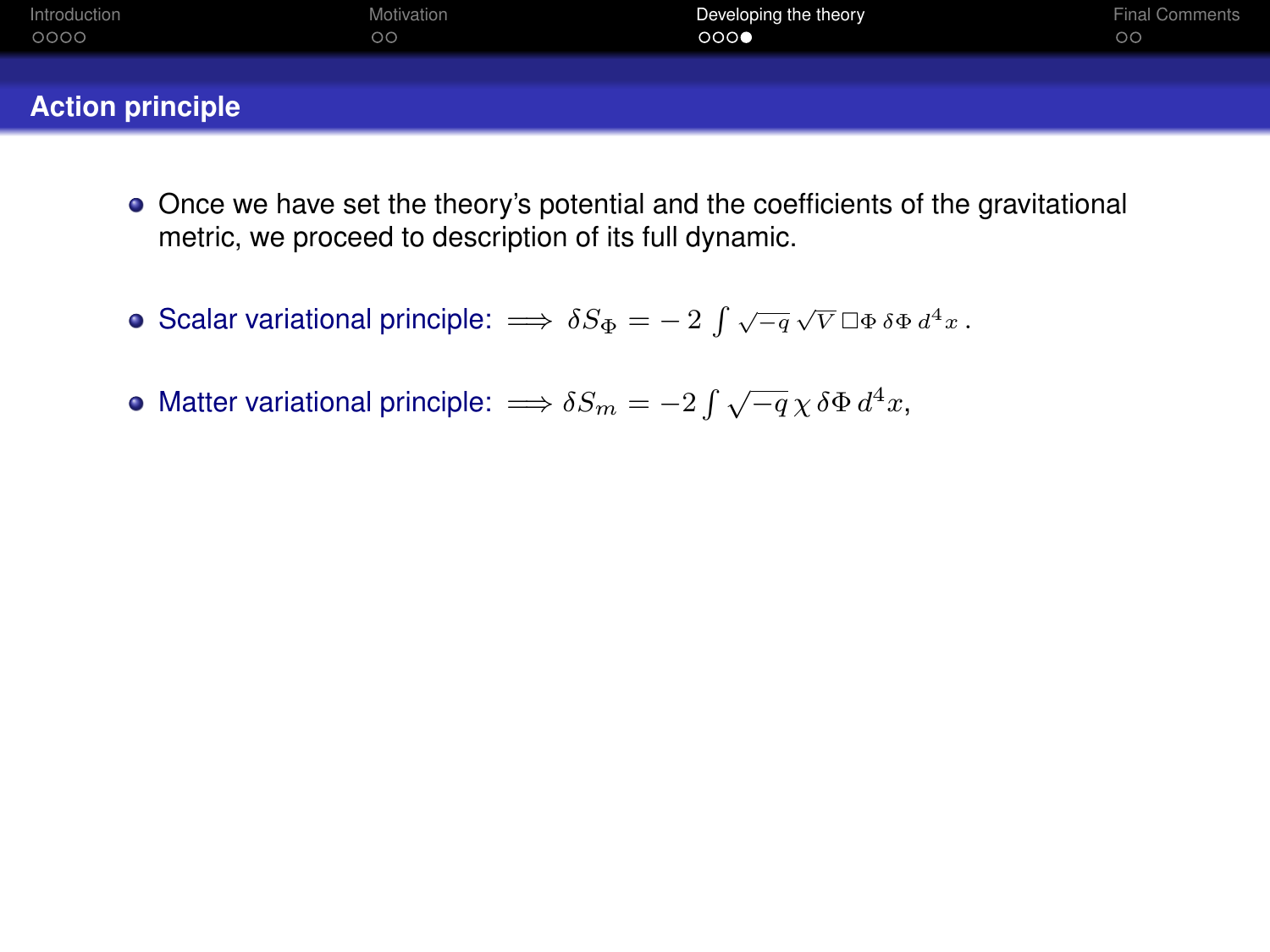| Introduction            | Motivation | Developing the theory | <b>Final Comments</b> |
|-------------------------|------------|-----------------------|-----------------------|
| 0000                    | $\circ$    | 000                   | $\circ$               |
| <b>Action principle</b> |            |                       |                       |

- Once we have set the theory's potential and the coefficients of the gravitational metric, we proceed to description of its full dynamic.
- Scalar variational principle:  $\implies \delta S_{\Phi} = -2 \int \sqrt{-q} \sqrt{V} \, \Box \Phi \, \delta \Phi \, d^4 x$ .
- Matter variational principle:  $\Longrightarrow \delta S_m = -2\int \sqrt{-q}\,\chi\,\delta\Phi\,d^4x,$
- Thus, the equation of motion takes the form

$$
\sqrt{V} \Box \Phi = \kappa \chi. \tag{24}
$$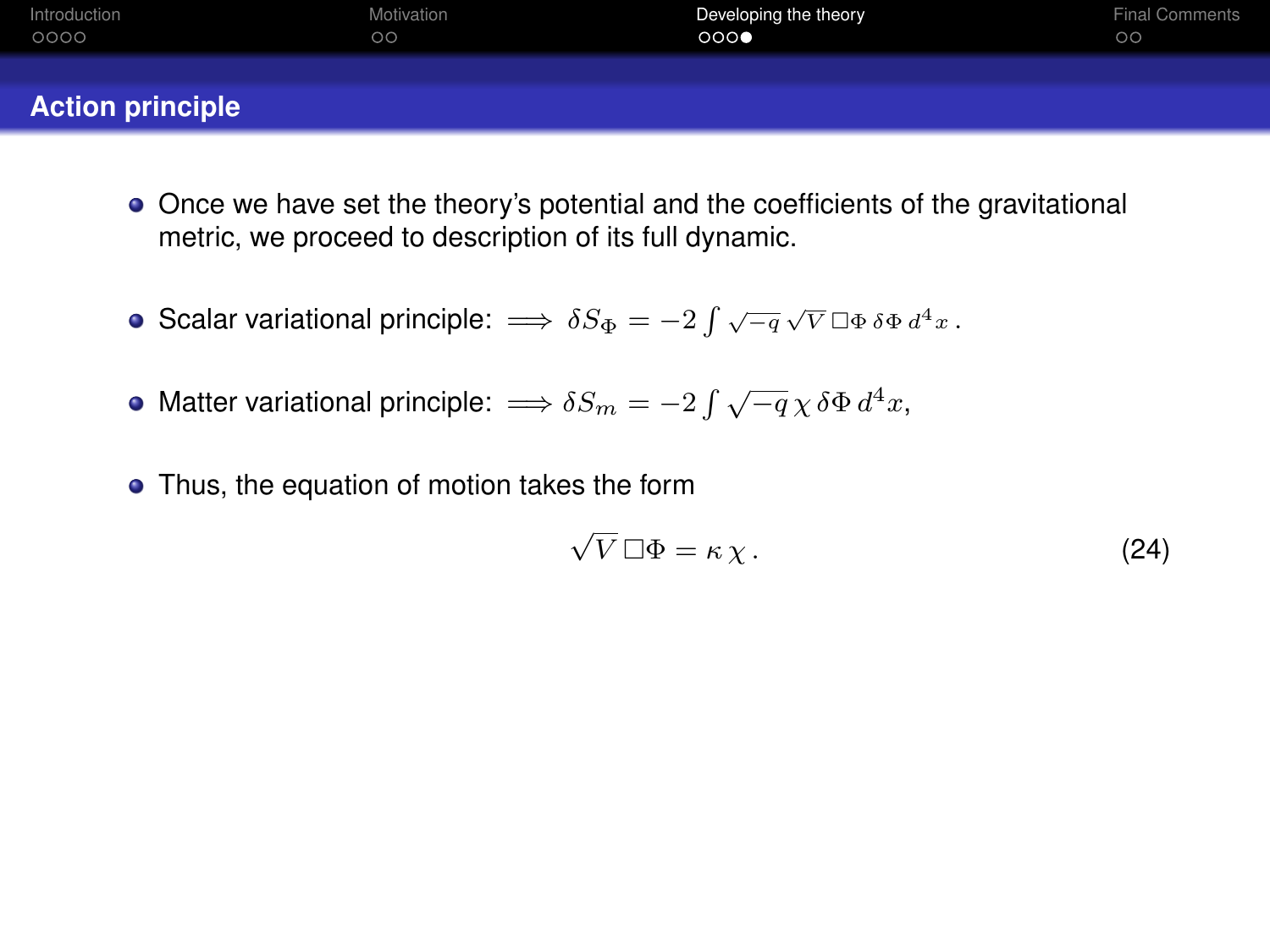| Introduction            | Motivation | Developing the theory | <b>Final Comments</b> |
|-------------------------|------------|-----------------------|-----------------------|
| 0000                    | $\circ$    | 000                   | $\circ$               |
| <b>Action principle</b> |            |                       |                       |

- Once we have set the theory's potential and the coefficients of the gravitational metric, we proceed to description of its full dynamic.
- Scalar variational principle:  $\implies \delta S_{\Phi} = -2 \int \sqrt{-q} \sqrt{V} \, \Box \Phi \, \delta \Phi \, d^4 x$ .
- Matter variational principle:  $\Longrightarrow \delta S_m = -2\int \sqrt{-q}\,\chi\,\delta\Phi\,d^4x,$
- Thus, the equation of motion takes the form

$$
\sqrt{V} \Box \Phi = \kappa \chi. \tag{24}
$$

• The quantity  $\chi$  involves a non-trivial coupling between the gradient of the scalar field and the energy-momentum tensor of the matter that allows the electromagnetic field to interact with the gravitational field.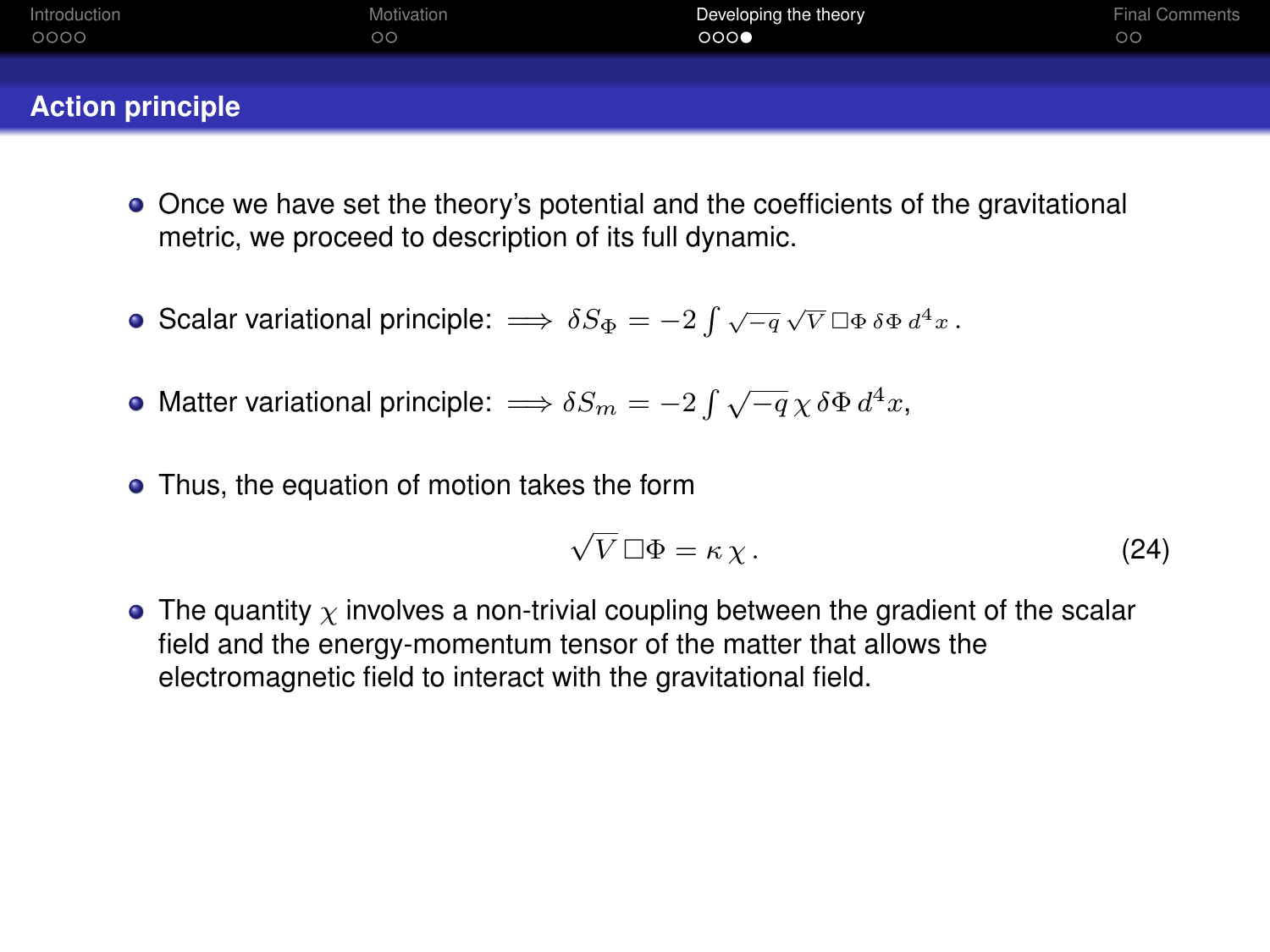| Introduction            | Motivation | Developing the theory | <b>Final Comments</b> |
|-------------------------|------------|-----------------------|-----------------------|
| 0000                    | $\circ$    | 000                   | $\circ$               |
| <b>Action principle</b> |            |                       |                       |

- Once we have set the theory's potential and the coefficients of the gravitational metric, we proceed to description of its full dynamic.
- Scalar variational principle:  $\implies \delta S_{\Phi} = -2 \int \sqrt{-q} \sqrt{V} \, \Box \Phi \, \delta \Phi \, d^4 x$ .
- Matter variational principle:  $\Longrightarrow \delta S_m = -2\int \sqrt{-q}\,\chi\,\delta\Phi\,d^4x,$
- Thus, the equation of motion takes the form

$$
\sqrt{V} \Box \Phi = \kappa \chi. \tag{24}
$$

- The quantity  $\chi$  involves a non-trivial coupling between the gradient of the scalar field and the energy-momentum tensor of the matter that allows the electromagnetic field to interact with the gravitational field.
- The Newtonian limit gives the identification

$$
\kappa \equiv \frac{8\pi G}{c^4} \,. \tag{25}
$$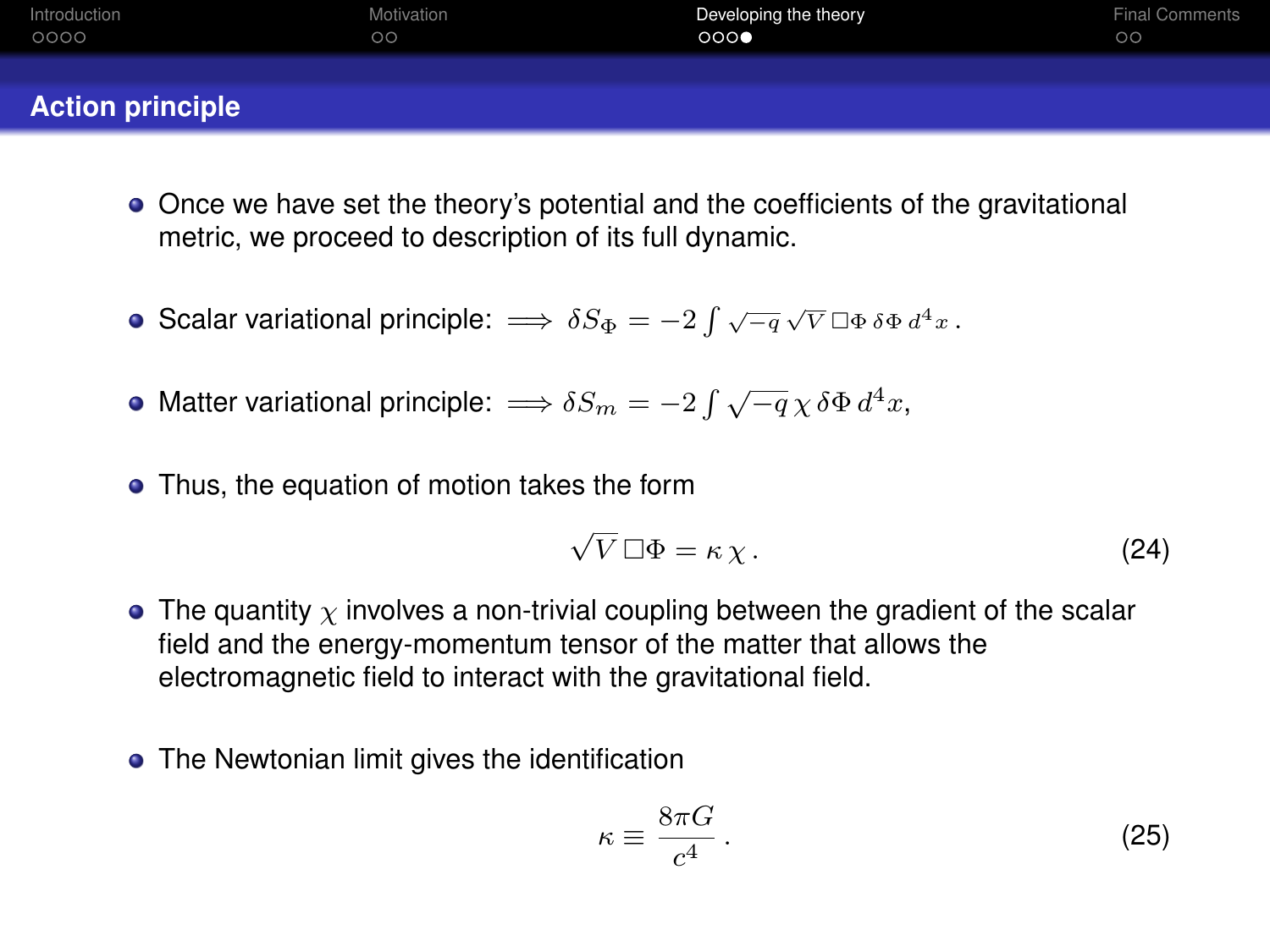<span id="page-46-0"></span>

| Introduction          | Motivation | Developing the theory | <b>Final Comments</b> |
|-----------------------|------------|-----------------------|-----------------------|
| 0000                  | $\circ$    | 0000                  | $\bullet$             |
| <b>Final comments</b> |            |                       |                       |

- By assuming Einstein's idea, that gravity is a metrical phenomenon, and using the geometrization technique for a scalar field, we showed that is possible to construct a gravitational theory that overcomes the traditional drawbacks existing for the old scalar theories of gravity.
- In a first moment, we choose to determine all theory's parameters using the Newtonian limit and the solar system as a reference.
- Our results was published in JCAP 06(2013) 014.
- Some important issues are already being investigated by our co-workers, such as
	- Cosmology (Toniato and Novello)
	- Gravitational waves (Moschella and Bittencourt)
	- Interior solutions (Rua and Novello)